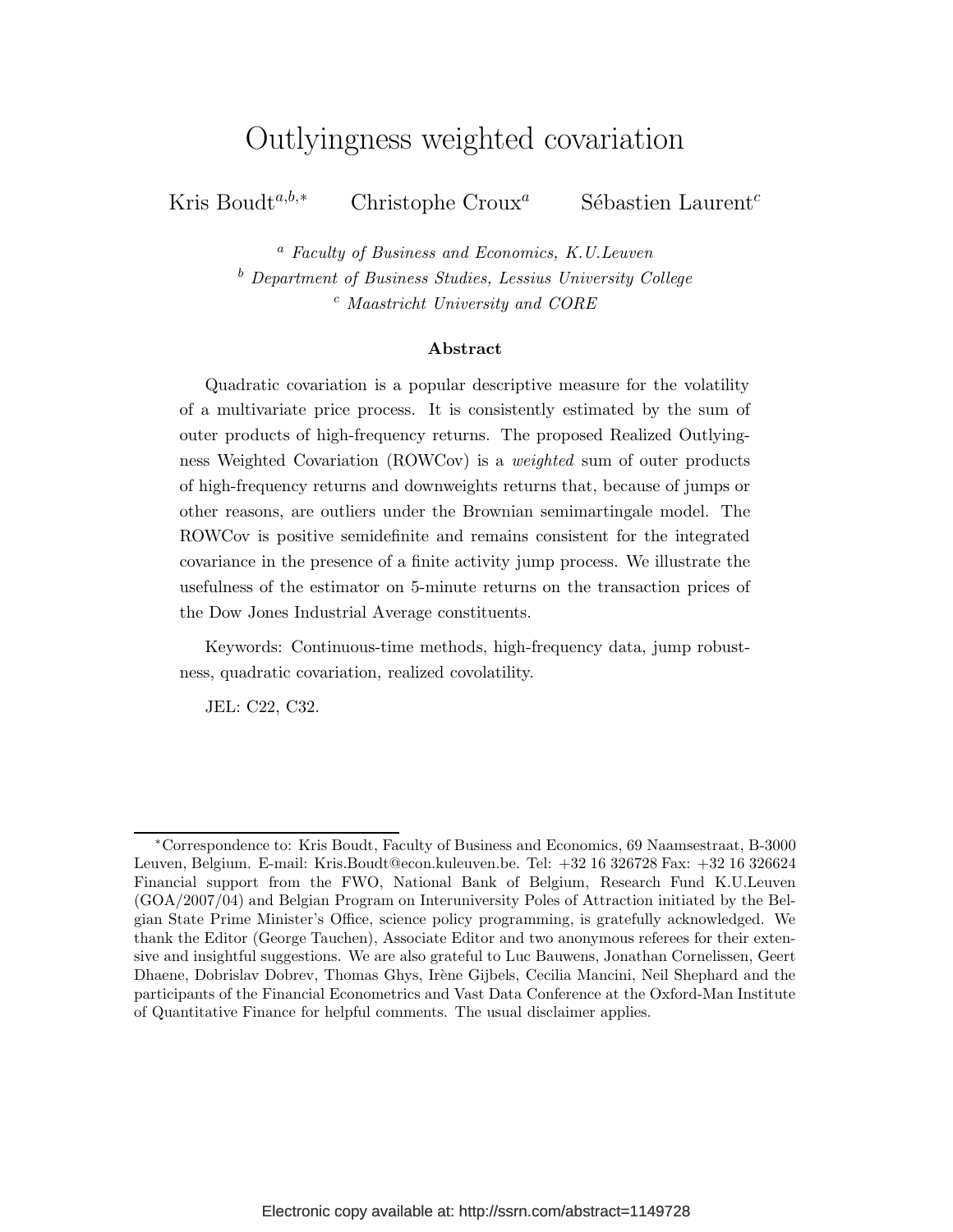## 1 Introduction

The literature on volatility measurement of multivariate price processes is shifting its attention from the estimation of conditional covariance matrices under the multivariate GARCH or stochastic volatility approach (see Bauwens et al., 2006, and Asai et al., 2006, for a review) to the ex post estimation of *Quadratic Covariation* (QCov) under the high-frequency approach. A major reason is the simplicity of the estimation of the QCov, which does not require any optimization nor high-level assumptions on the price diffusion process. Also forecasting the QCov is computationally convenient (Andersen et al., 2007, and Corsi, 2009). Moreover, under the assumption that prices are generated by a continuous-time price diffusion, quadratic covariation is the natural price volatility measure for asset pricing and hedging (Andersen et al., 2001).

The *Realized Covariation* (RCov), defined as the sum of outer products of highfrequency returns, is a consistent estimator for the QCov (Andersen et al., 2003). For the purpose of volatility forecasting and hedging, it is important to be able to disentangle the quadratic covariation due to the continuous diffusion component and due to the jump component (Andersen et al., 2007). A second estimator is thus needed to estimate the contribution of each component to the QCov of the price process.

In their seminal paper "Power and bipower variation with stochastic volatility and jumps", Barndorff-Nielsen and Shephard (2004c) note that for achieving this goal, some structure must be imposed on the continuous time log-price process. They assume that it consists of a conditionally normal component with time-varying covariance matrix and a finite activity jump process. This is the *Brownian Semi-Martingale with Finite Activity Jumps* (BSMFAJ) model for log-prices. Under this model, the RCov is an estimator of the sum of the integral of the spot covariance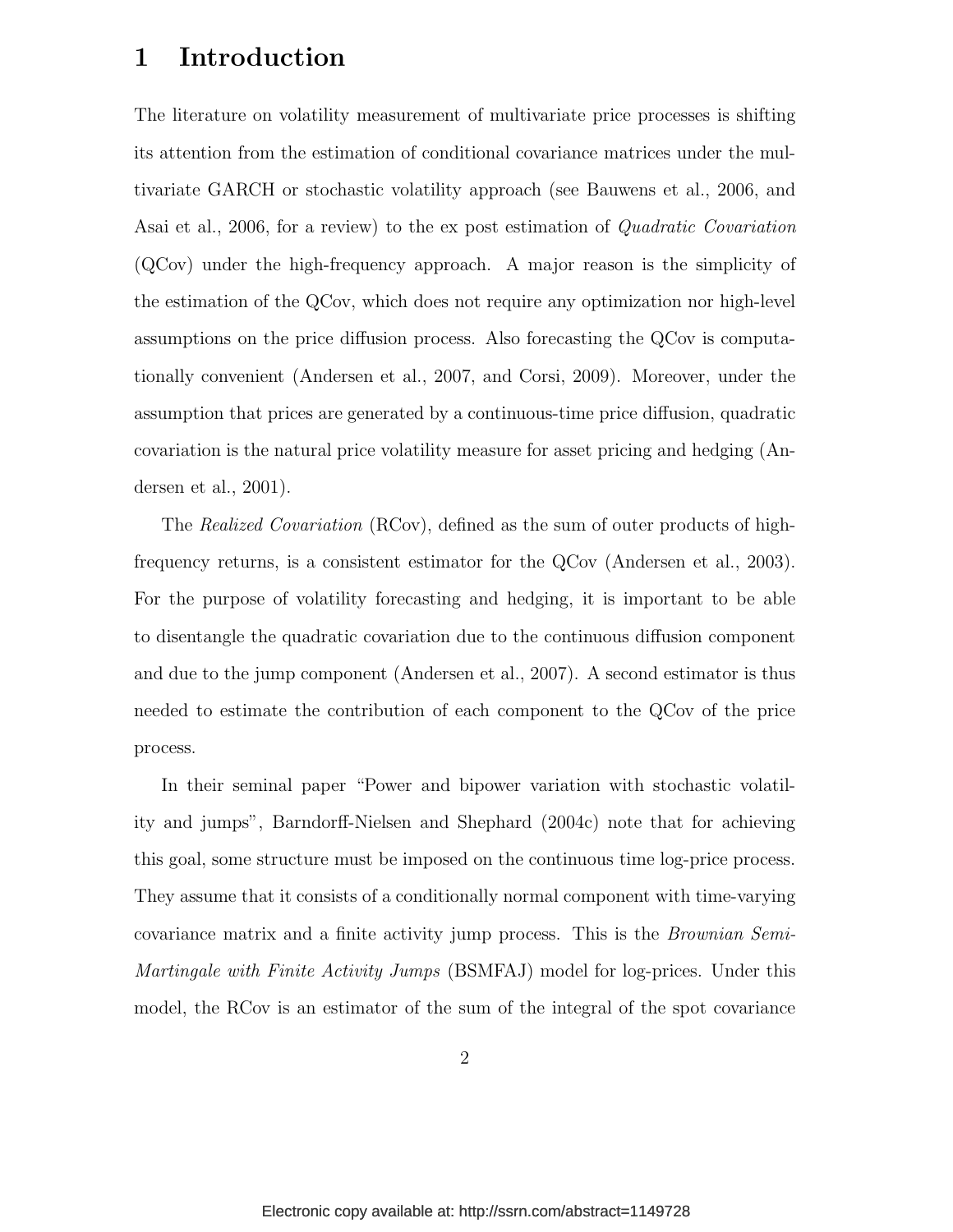matrix process, called the *Integrated Covariance matrix* (ICov), and the variability of the jump process. They proposed the *Realized BiPower Covariation* (RBPCov) as a consistent estimator for the ICov. By construction, this estimator of the ICov is asymptotically robust to finite activity jumps. Barndorff-Nielsen et al. (2006) show that the univariate version of the RBPCov is in some cases also robust to infinite activity jumps. However, in finite samples, jumps induce an upward bias in the RBPCov, especially if jumps affect two or more contiguous returns (Andersen et al., 2009; Corsi et al., 2009). Furthermore, in a multivariate setting, the RBPCov is not a completely satisfactory covolatility estimator because it is not affine equivariant and not always positive semidefinite.<sup>1</sup> A final practical disadvantage is that the implied realized correlation estimate given by the ratio of the realized bipower covariation of two assets and the square root of the products of the univariate realized bipower variation does not always lie between -1 and 1.

This paper proposes the *Realized Outlyingness Weighted Covariation* (ROWCov) as an alternative to the RBPCov that has none of these shortcomings. It is defined as the classical RCov applied to weighted, instead of raw, high-frequency returns. We downweight returns with a large local outlyingness, where we say that a return is a local outlier if it has an extreme value relatively to its neighboring returns. Returns affected by jumps will have a large local outlyingness and will therefore receive a lower weight. Our Monte Carlo study shows that there exist weight functions for which the ROWCov is both more efficient and more robust to jumps than the RBPCov.

The remainder of the paper is organized as follows. In Sections 2 and 3 we describe the BSMFAJ model, the existing integrated covariance estimators and the

<sup>&</sup>lt;sup>1</sup>The affine equivariance property relates to the effect of linear transformations of the return series on the covariance estimate. Let A be a  $N \times N$  matrix of constants. If the N-dimensional return series, with affine equivariant covariance estimate equal to  $Z$ , is premultiplied by  $A$ , then the covariance estimate of the transformed series equals  $\overrightarrow{AZA'}$ .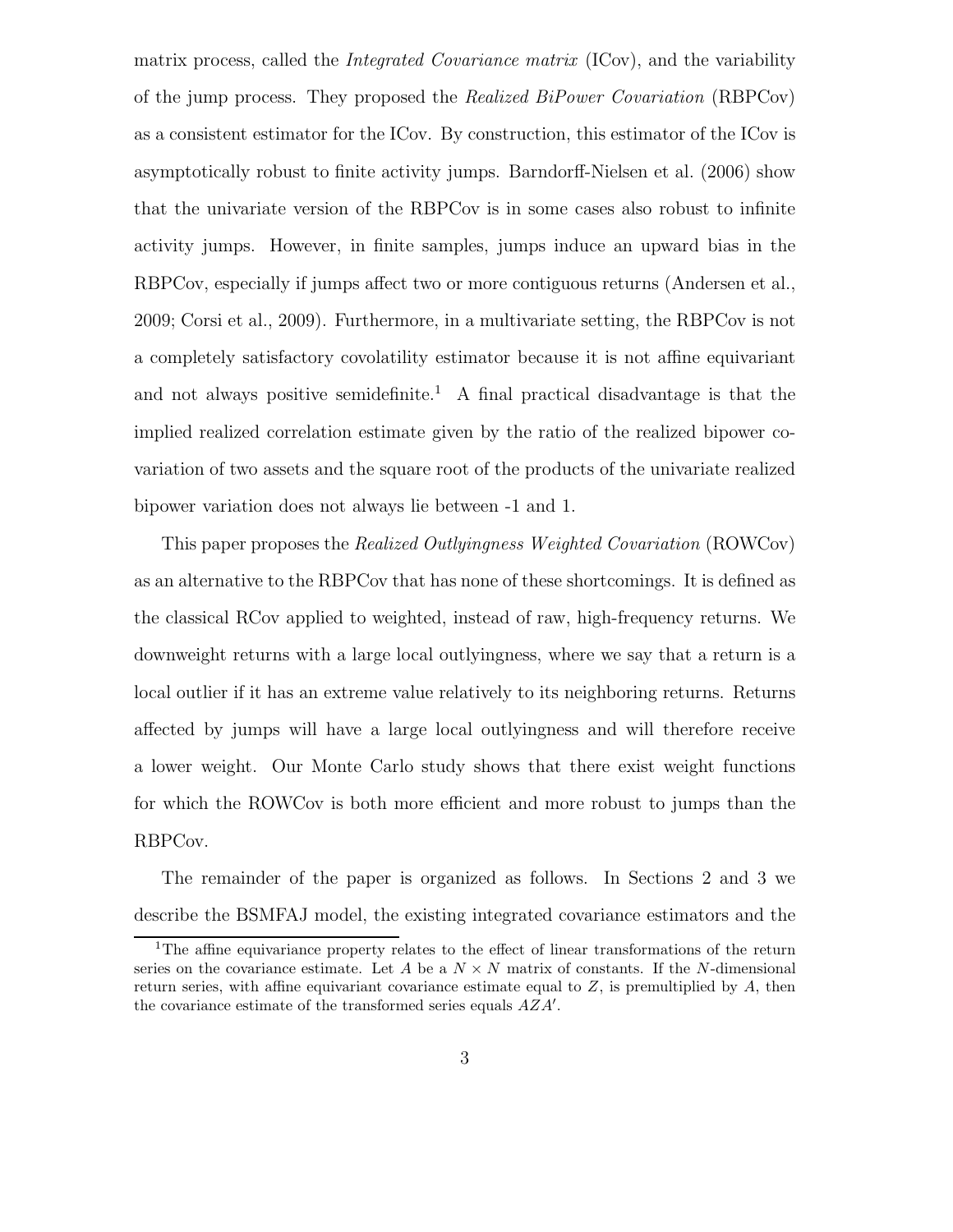proposed ROWCov estimator. Its properties are studied in Sections 4 and 5. In Section 6 we illustrate the ROWCov estimator on 5-minute returns of transaction prices of the Dow Jones Industrial Average constituents. Finally, Section 7 summarizes our findings and makes some suggestions for further research. An accompanying webappendix sketches the proofs and contains additional simulation results.<sup>2</sup>

## 2 Definitions

This section reviews elements of the limit theory presented in Andersen et al. (2003) and Barndorff-Nielsen and Shephard (2004a,c) of the realized covariation and bipower covariation of a Brownian semimartingale log-price diffusion process with jumps. We consider a N-dimensional log-price process  $p(s)$  over the period [0, 1] (typically one day). Assume further that the value of this process is observed every  $\Delta$  units of time and synchronously across all N assets. This means that there are  $|1/\Delta|$  equidistant observations of  $p(s)$  in the time interval  $[0, 1]$ .<sup>3</sup> Denote by  $r_{i,\Delta} = p(i\Delta)-p((i-1)\Delta)$  the *i*-th intraday return in the period [0, 1]. The Quadratic Covariation  $(QCov)$  of the log-price process over  $[0, 1]$  is

$$
QCov = \n\lim_{\Delta \to 0} \sum_{i=1}^{\lfloor 1/\Delta \rfloor} r_{i,\Delta} r'_{i,\Delta}.
$$
\n(2.1)

By construction, QCov is consistently estimated by the Realized Covariation,

$$
RCov_{\Delta} = \sum_{i=1}^{\lfloor 1/\Delta \rfloor} r_{i,\Delta} r'_{i,\Delta}.
$$
 (2.2)

As common in the literature on nonparametric estimation of the continuous and

<sup>&</sup>lt;sup>2</sup>The webappendix is available at www.econ.kuleuven.be/kris.boudt/public.

<sup>&</sup>lt;sup>3</sup>The function  $|\cdot|$  returns the largest integer less than or equal to its argument.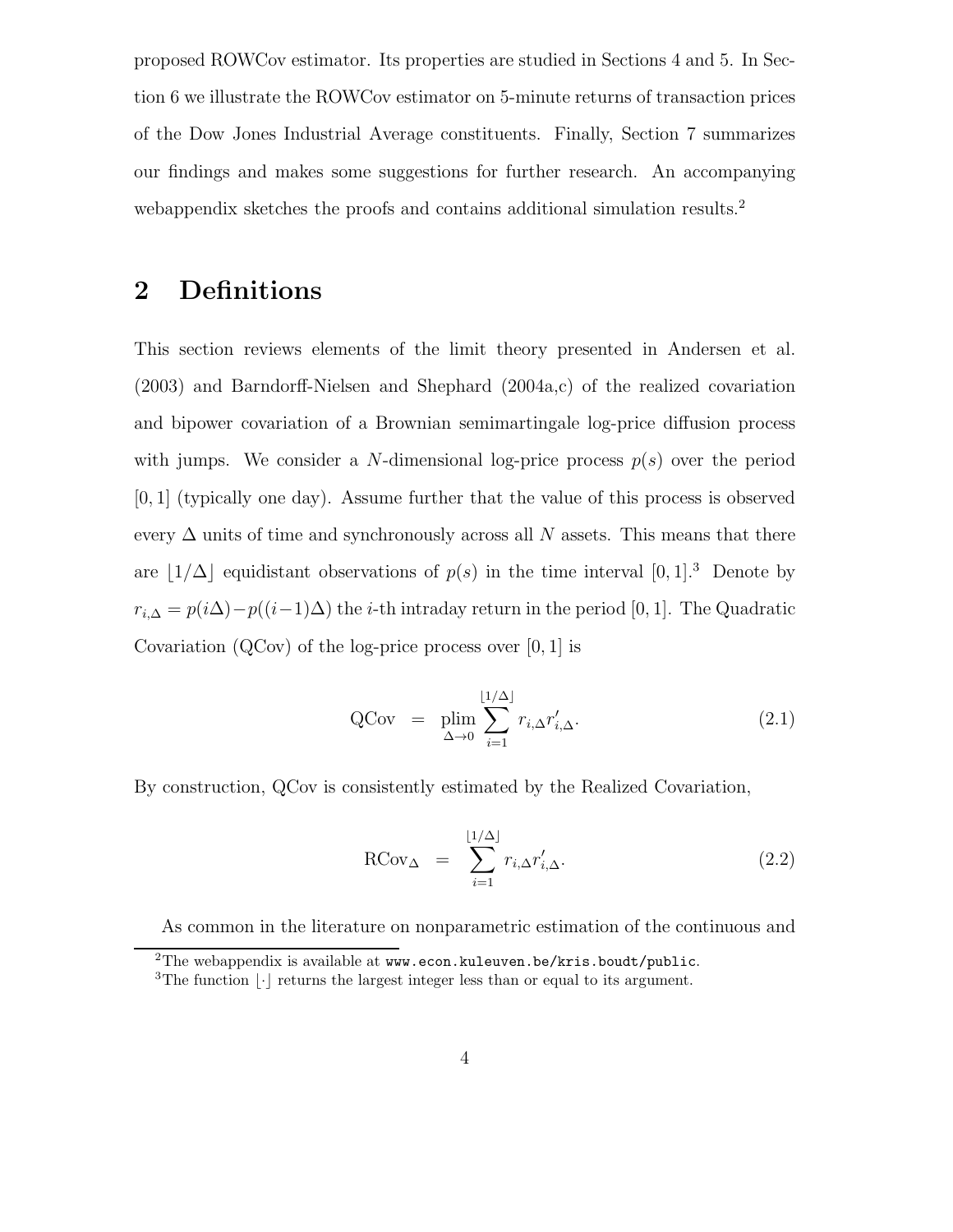jump components in the QCov, we suppose that the log-price process belongs either to the Brownian SemiMartingale (BSM) or the BSM with Finite Activity Jumps (BSMFAJ) families of models. Under the BSMFAJ model, the diffusion component captures the smooth variation of the price process, while the jump component accounts for the rare, large discontinuities in the observed prices. Andersen et al. (2007a) cite the work of several authors who found that this is a realistic model for the price series of many financial assets.

Under the BSMFAJ model, the observed returns are assumed to be generated by a N-dimensional log-price diffusion  $dp(s)$  consisting of a conditionally normal random process with mean  $\mu(s)ds$  and covariance  $\Sigma(s)ds$  and of an additive jump process. The occurrence of jumps is governed by a vectorial counting process  $q(s)$ . The jump process is supposed to be independent of the Brownian semimartingale diffusion and to have finite activity, which means that the change in the counting process over any interval of time is finite with probability 1. Denote by  $w(s)$  a vector of N independent Brownian motions. Write  $\Omega(s)$  the  $N \times N$  càdlàg process such that  $\Sigma(s) = \Omega(s)\Omega'(s)$  is the spot covariance matrix process of the continuous component of the price diffusion. Let  $K(s)$  be the  $N \times N$  process controlling the magnitude and transmission of jumps such that  $K(s)dq(s)$  is the contribution of the jump process to the price diffusion. The log-price process follows the BSMFAJ model if it can be decomposed as follows:

BSMFAJ: 
$$
dp(s) = \mu(s)ds + \Omega(s)dw(s) + K(s)dq(s)
$$
. (2.3)

The integrated covariance matrix  $(ICov)$  over  $[0, 1]$  is the matrix

$$
ICov = \int_0^1 \Sigma(s)ds.
$$
 (2.4)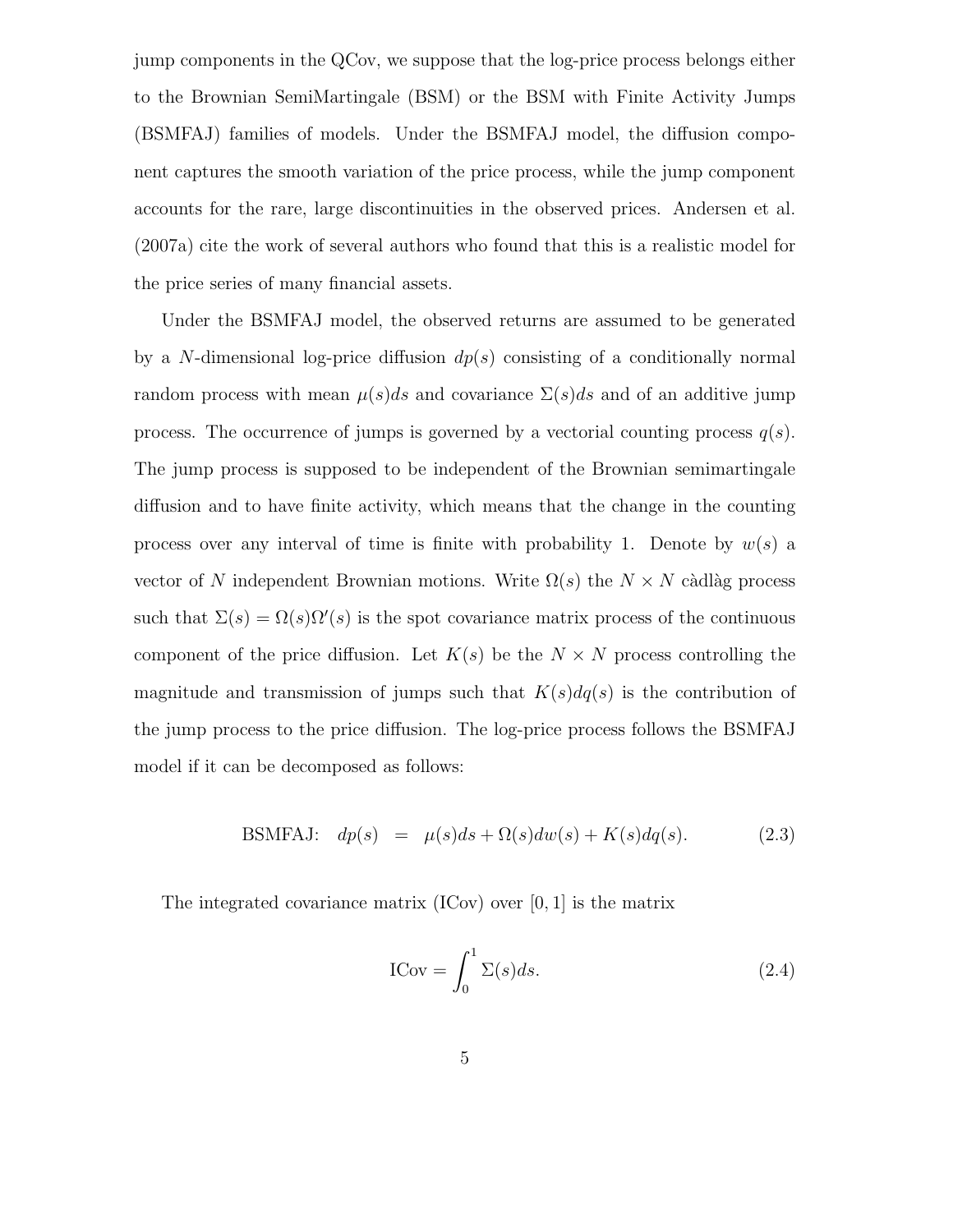Denote by  $\kappa_j$  the contribution of the j-th jump in [0, 1] to the log-price diffusion. Andersen et al. (2003) have shown that the RCov is a consistent estimator for the sum of the ICov and the realized jump variability

$$
\plim_{\Delta \to 0} \text{RCov}_{\Delta} = \text{ICov} + \sum_{j=1}^{J} \kappa_j \kappa'_j,\tag{2.5}
$$

where  $J = \int_0^1 dq^*(s)$ , with  $q^*(s)$  the univariate counting process derived from  $q(s)$ such that  $q^*(s)$  increases by 1 whenever  $q(s)$  changes. For disentangling the continuous and jump components in the RCov, we need an additional estimator for the ICov that is robust to jumps.

For this purpose, Barndorff-Nielsen and Shephard (2004b) introduce the Realized BiPower Covariation (RBPCov) as the estimator whose value over period [0, 1] is the N-dimensional square matrix with  $k, l$ -th element equal to

$$
\frac{\pi}{8} \left( \sum_{i=2}^{\lfloor 1/\Delta \rfloor} \left| r_{(k)i,\Delta} + r_{(l)i,\Delta} \right| \left| r_{(k)i-1,\Delta} + r_{(l)i-1,\Delta} \right| - \left| r_{(k)i,\Delta} - r_{(l)i,\Delta} \right| \left| r_{(k)i-1,\Delta} - r_{(l)i-1,\Delta} \right| \right),
$$
\n(2.6)

where  $r_{(k)i,\Delta}$  is the k-th component of the return vector  $r_{i,\Delta}$ . The factor  $\pi/8$  ensures that the RBPCov converges to the ICov under the BSMFAJ model:

$$
\plim_{\Delta \to 0} \text{RBPCov}_{\Delta} = \int_{0}^{1} \Sigma(s) ds.
$$
\n(2.7)

As noted in the introduction, the RBPCov has several disadvantages such as a relative large finite sample bias in the presence of jumps and lack of positive definiteness and affine equivariance. In the next section, we show that the inclusion of a weight function in the RCov giving a zero weight to extreme returns, leads to an estimator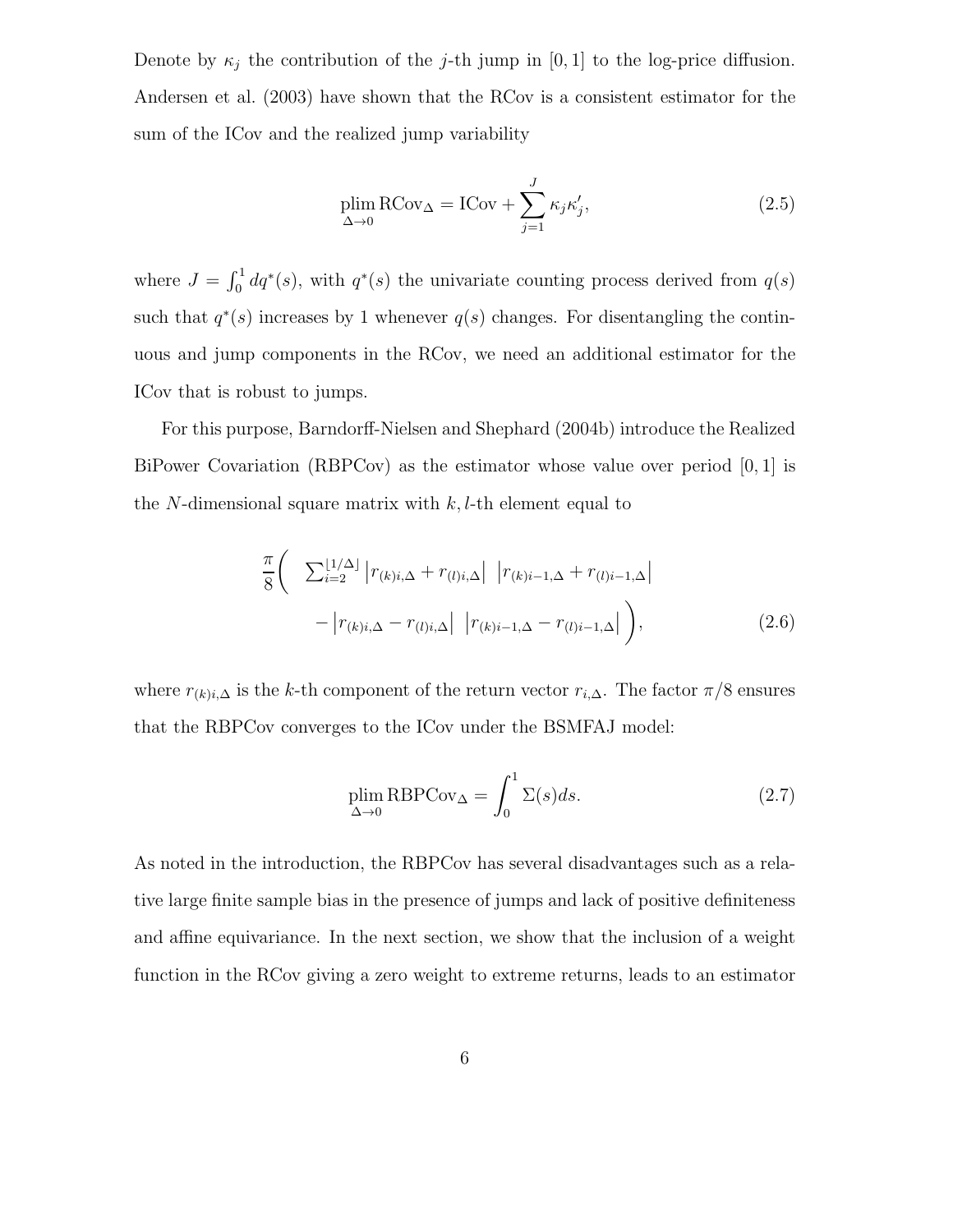(i) that is affine equivariant and yields positive semidefinite matrices; (ii) is consistent for the ICov and has a high efficiency under the BSM and BSMFAJ models and (iii) for which the finite sample bias remains small if jumps affect contiguous returns.

## 3 Realized outlyingness weighted covariation

### 3.1 Definition

The ROWCov is a weighted version of the RCov, where outlying returns receive a zero weight. The mechanics are simple and based on two steps.

*Step 1: estimation of local outlyingness*. Assume the goal is to estimate the ICov over the period [0, 1]. First we measure for each high-frequency return in our dataset the local outlyingness. We suppose that the spot volatility process is sufficiently smooth such that we can compute an accurate first step jump robust estimate of the spot covariance matrix at time  $(i - 1)\Delta$ . Denote this estimate  $\hat{\Sigma}_{i,\Delta}$ . More details on this estimator are given in the next subsection. We will be operating with sufficiently high-frequency return series such that the mean process can be safely ignored. We measure the local outlyingness of the multivariate return vector  $r_{i,\Delta}$  by the squared Mahalanobis distance between  $r_{i,\Delta}$  and zero in terms of  $\hat{\Sigma}_{i,\Delta} \Delta$ :

$$
d_{i,\Delta} = \frac{r'_{i,\Delta} \hat{\Sigma}_{i,\Delta}^{-1} r_{i,\Delta}}{\Delta}.
$$
\n(3.1)

*Step 2: computation of the ROWCov*. The ROWCov is computed as a weighted version of the RCov where returns with a high outlyingness value are downweighted:

$$
ROWCov_{\Delta} = c_w \sum_{i=1}^{\lfloor 1/\Delta \rfloor} w(d_{i,\Delta}) r_{i,\Delta} r'_{i,\Delta}.
$$
\n(3.2)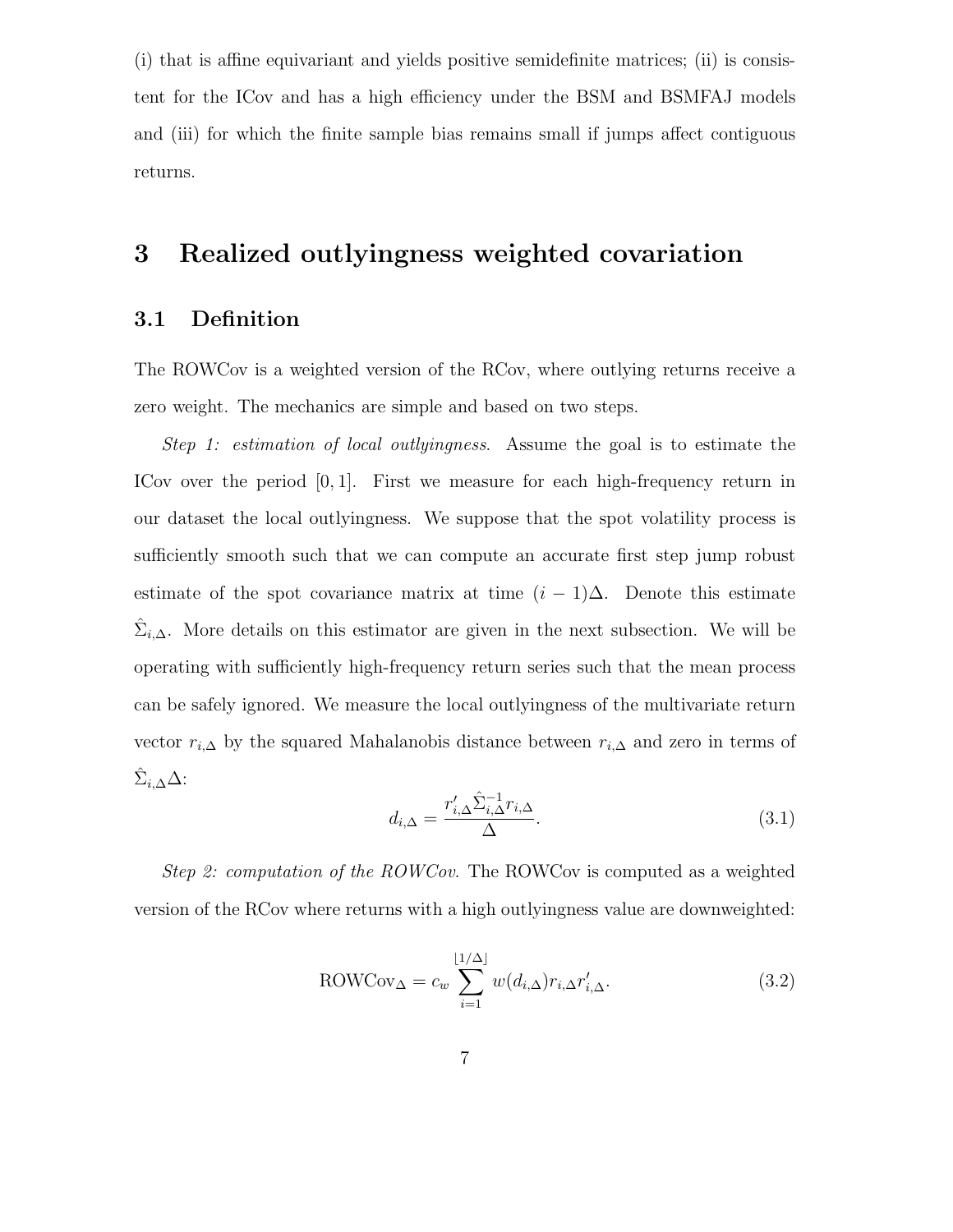The weight function  $w : \mathbb{R}^+ \to \mathbb{R}^+$  needs to be continuous almost everywhere and needs to satisfy that the function  $w(z)z$  is bounded. Popular weight functions that satisfy these conditions are the Hard Rejection weight function

$$
w_{HR}(z) = \begin{cases} 1 & \text{if } z \le k \\ 0 & \text{otherwise,} \end{cases}
$$
 (3.3)

and the Soft Rejection weight function

$$
w_{\rm SR}(z) = \min\{1, k/z\},\tag{3.4}
$$

with threshold  $0 < k < \infty$  a tuning parameter to be selected. Under the BSM model and if the first step covariance estimate is consistent for the spot covariance, the outlyingness measure is asymptotically chi-square distributed with  $N$  degrees of freedom  $(\chi_N^2)$ . It is thus natural to set the threshold k to  $\chi_N^2(\beta)$ , the  $\beta$  quantile of the  $\chi^2_N$  distribution function. On the basis of the simulation study of Section 5, we recommend  $\beta = 99.9\%$ . Alternatively, more conservative thresholds can be chosen. In a intraday jump test setting, Andersen et al. (2007b) set the threshold such that  $1-\beta$  is the probability of wrongly classifying a return within a day. Then  $\beta = (1 - \alpha)^{\Delta}$ , with e.g.  $\alpha = 2.5\%$ .

The correction factor  $c_w$  in (3.2) ensures that the ROWCov is consistent for the ICov under the BSM and BSMFAJ models (as will be further discussed in Section 4). It depends on the dimension N of the process and on the weight function used. The correction factor  $c_w$  is then given by

$$
c_w = N/E[w(z)z], \qquad (3.5)
$$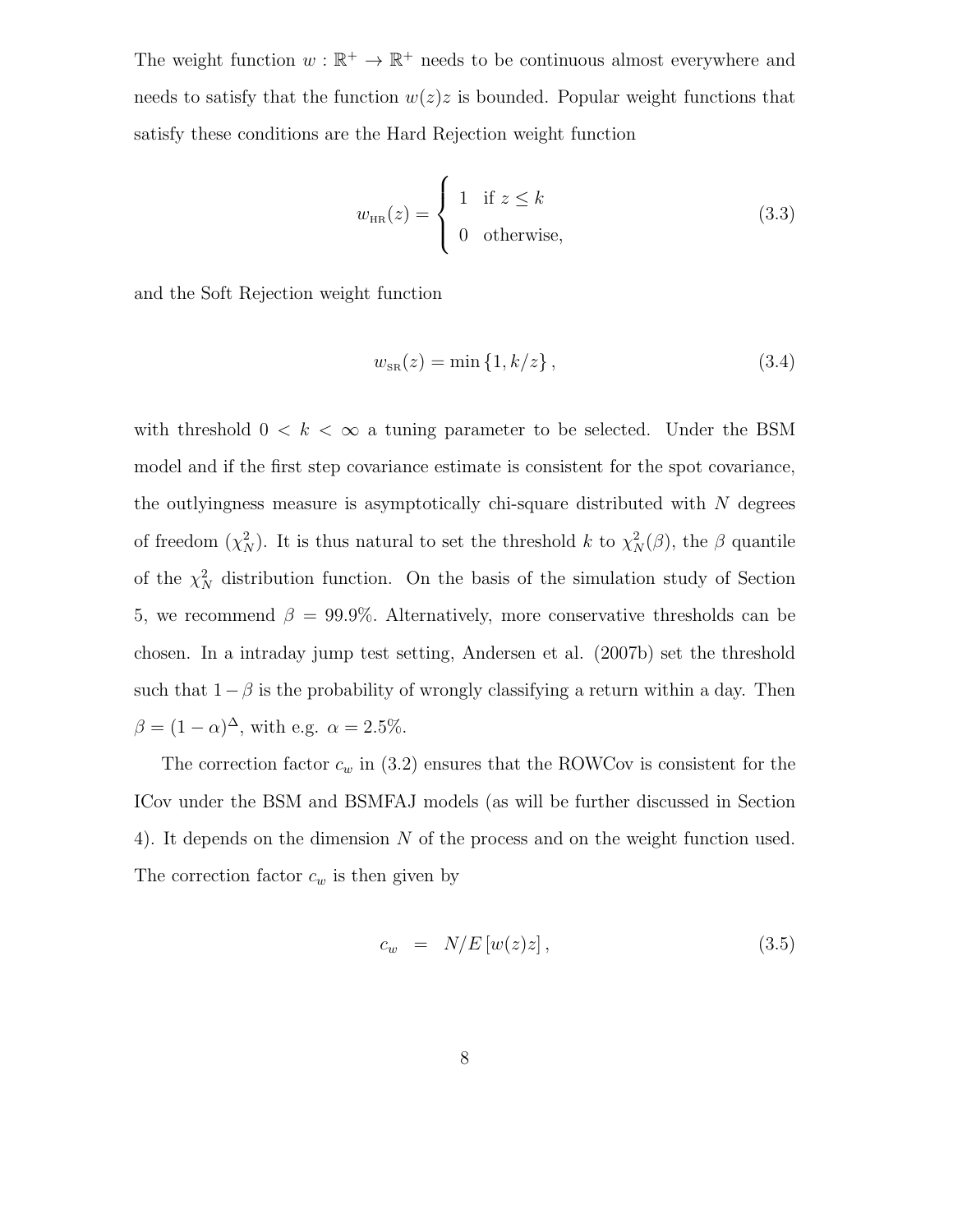Table 1: Correction factor  $c_w$  for the ROWCov with hard and soft rejection weight functions with threshold  $k$ , when the dimension of the series is  $N$ .

|     | $k = \chi^2_N(0.95)$ |  |                         |  |                                                 | $k = \chi^2_N(0.99)$ |  | $k = \chi^2_N(0.999)$ |                         |  |  |
|-----|----------------------|--|-------------------------|--|-------------------------------------------------|----------------------|--|-----------------------|-------------------------|--|--|
|     |                      |  |                         |  |                                                 |                      |  |                       |                         |  |  |
| HR. |                      |  | 1.387 1.250 1.157 1.119 |  | 1.092 1.059 1.036 1.027                         |                      |  |                       | 1.013 1.008 1.005 1.003 |  |  |
| -SR |                      |  |                         |  | 1.095 1.053 1.026 1.015 1.018 1.010 1.005 1.003 |                      |  |                       | 1.002 1.001 1.000 1.000 |  |  |

with z a chi-square random variable with N degrees of freedom. Let  $F_{\chi^2_{N+2}}(\cdot)$ be the  $\chi^2_{N+2}$  distribution function. For the hard rejection weight function,  $c_w$  is  $1/F_{\chi^2_{N+2}}(k)$  (Croux and Haesbroeck, 1999; Pison et al., 2002). For the soft rejection weight function, we show in the webappendix that for  $N = 1$  and  $k = \chi_1^2(\beta)$ ,  $c_w$  is  $1/[-2\sqrt{k}\phi(\sqrt{k}) + \beta + k(1-\beta)]$ , where  $\phi$  is the standard univariate Gaussian density function. For  $N > 1$ , we calculate the factor  $c_w$  of the ROWCov with soft rejection weight function by numerical integration. These correction factors are reported in Table 1 for  $N = 1, 2, 5$  and 10 and for  $\beta = 0.95, 0.99$  and 0.999.

#### 3.2 First step covariance estimation

The ROWCov requires a first step covariance estimate  $\hat{\Sigma}_{i,\Delta}$  for every intraday return. This estimator needs to be an accurate estimator of the spot covariance estimator, both in the absence and presence of jumps.

In practice we obtain the first step covariance estimate as follows. We divide the time interval [0, 1] into  $|1/\lambda|$  contiguous subintervals having time length  $\lambda$ . We call these intervals "local windows" and assume volatility is almost constant in these intervals.<sup>4</sup> We then estimate  $\hat{\Sigma}_i$  as the Minimum Covariance Determinant (MCD) covariance estimate of the standardized returns  $r_{j,\Delta}\Delta^{-1/2}$  belonging to the local

<sup>&</sup>lt;sup>4</sup>Alternatively, sliding local windows centered around  $r_{i,\Delta}$  could be used for the estimation of  $\hat{\Sigma}_i$ . This requires however to compute  $\lfloor 1/\Delta \rfloor$  first step covariance estimates per day, rather than  $|1/\lambda|$  estimates. For computational reasons, we use non sliding local windows.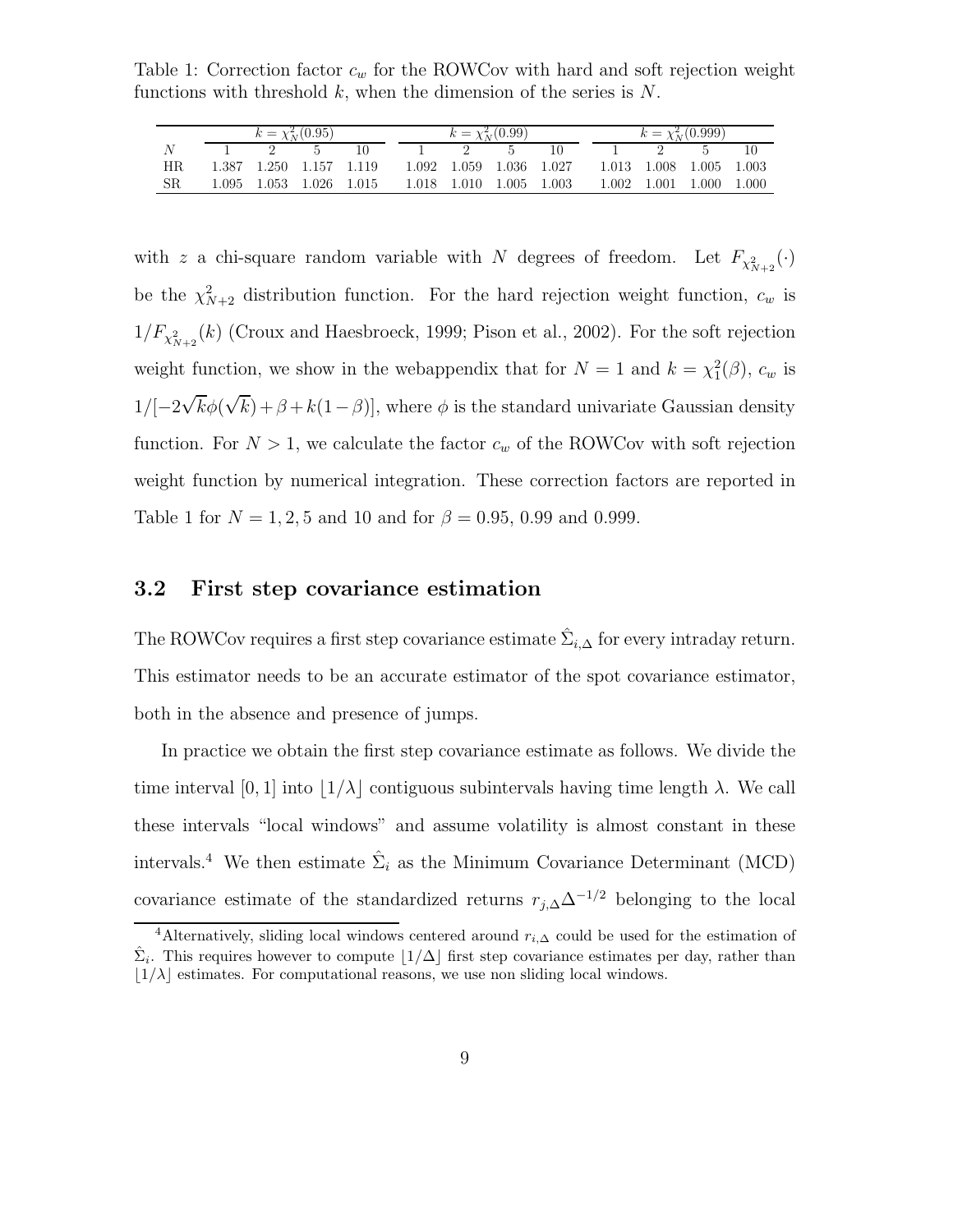window containing  $r_{i,\Delta}$ <sup>5</sup> The MCD estimator was initially proposed by Rousseeuw and van Driessen (1999) and is defined as follows. Consider all the subsamples of the sample of returns in the local window that contain 75% of the return observations. Compute for each of these subsamples the sample covariance. The MCD covariance estimate is the sample covariance matrix of the subsample for which the determinant of the covariance matrix is the smallest, multiplied by the consistency factor  $0.75/F_{\chi^2_{N+2}}(\chi^2_N(0.75))$ . For multivariate normal data, the MCD covariance estimate has been shown to be consistent and asymptotically normal by Butler et al. (1993) and Cator and Lopuhaä (2011). We conjecture that under smoothness conditions on the spot covolatility process and provided jumps have finite activity, this estimator is consistent for the spot covariance matrix under the double asymptotics that there is a sufficiently large number of observations in the local window  $(\lambda/\Delta \to \infty)$  and that the window is short enough such that the change in the volatility process is negligible over the local window  $(\lambda \to 0)$ . The reason is that if jumps have finite activity, none of the returns affected by jumps end up in the subset from which the MCD covariance is computed almost surely. Moreover, the proportion of returns affected by jumps is infinitesimal and therefore does not affect the correction factor needed for consistency.

We show in the webappendix that the efficiency of the ROWCov is significantly improved by multiplying the weights  $w(d_{i,\Delta})$  in (3.2) with the ratio between the expected value of the weights and the sample average weight in the local window where  $r_{i,\Delta}$  belongs to.<sup>6</sup> We therefore implement the ROWCov with this modified weight function.

<sup>&</sup>lt;sup>5</sup>The univariate counterpart of the MCD covariance estimator is the least trimmed squares scale estimator, but many other jump robust variance estimators that are consistent at the normal distribution can be used, such as the median absolute deviation or the Qn estimator (Rousseeuw and Croux, 1993).

<sup>&</sup>lt;sup>6</sup>For the hard rejection weight with threshold  $k = \chi^2(\beta)$ ,  $E[w(z)]$  is of course  $\beta$ , while for the soft rejection weight function and  $N = 1$ ,  $E[w(z)] = \beta + 2\sqrt{k}\phi(\sqrt{k}) - k(1 - \beta)$ .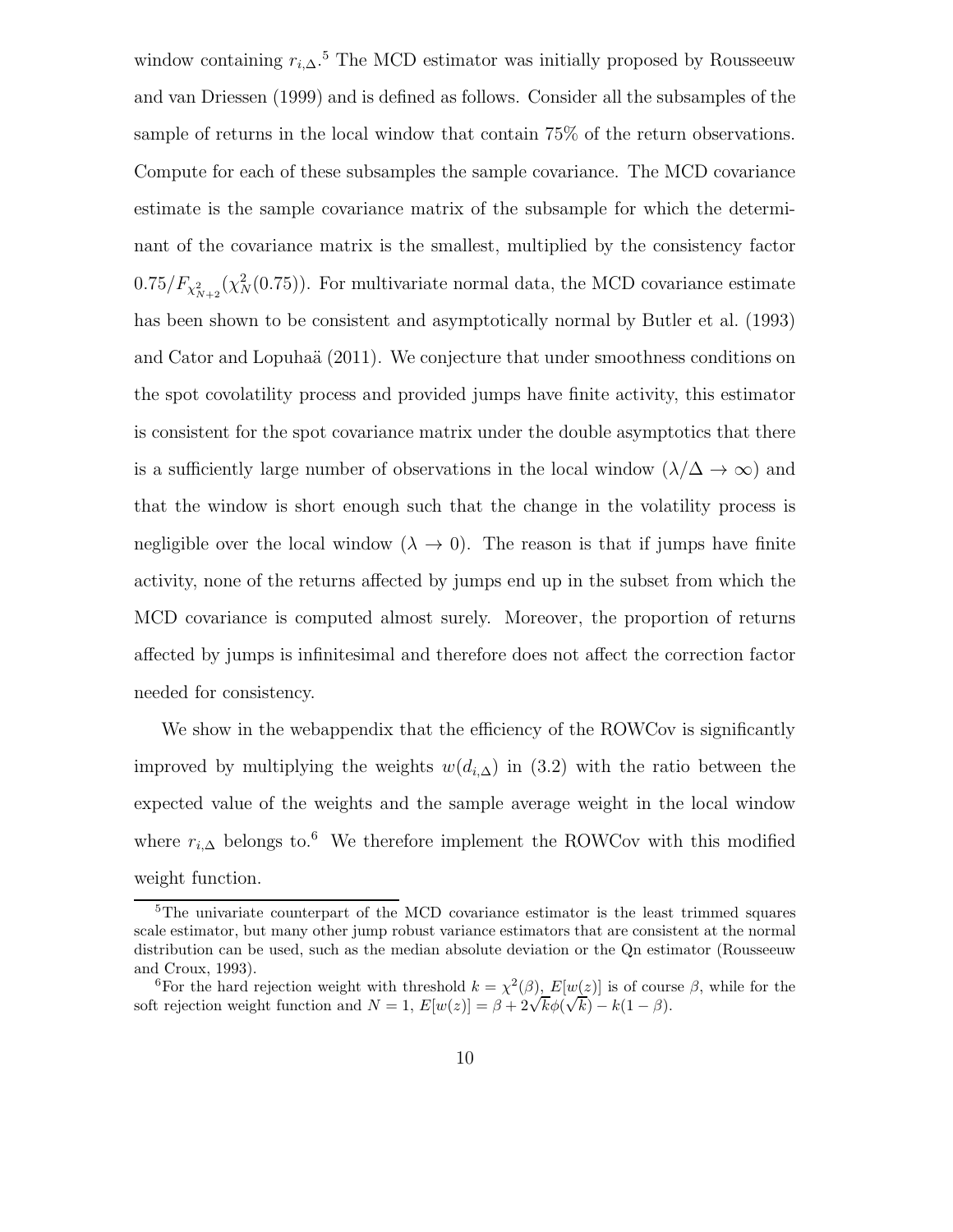The choice of the length of the local windows must be such that the number of observations in the local window is high enough, but not too high (otherwise the approximation that the returns in the local window that are not affected by jumps come from the same normal distribution may no longer be acceptable). Simulation evidence in the webappendix indicates that, when sampling at the 5 or 15-minute frequency, jumps are more accurately detected using local windows of one day rather than shorter windows. For this reason, we recommend using a window length of 1 day.

## 4 Properties of the ROWCov

Under appropriate regularity conditions and the double asymptotics described above, we have that the ROWCov is consistent for the ICov under the BSMFAJ model:

$$
\lim_{\lambda \to 0, \lambda/\Delta \to \infty} \text{ROWCov}_{\Delta} = \int_0^1 \Sigma(s) ds.
$$
 (4.1)

Under the BSM model without leverage effect and appropriate regularity conditions, one has further that for  $\lambda \to 0$  and  $\lambda/\Delta \to \infty$ 

$$
\Delta^{-1/2} \text{vec} (\text{ROWCov}_{\Delta} - \text{ICov}) \stackrel{d}{\rightarrow} N\left(0, \int_0^1 G(s) \Theta G'(s) ds\right), \tag{4.2}
$$

where  $G(s) = \Omega(s) \otimes \Omega(s)$  and  $\Theta$  is the asymptotic covariance matrix of the ROWCov computed for i.i.d. N-dimensional standard normal random variables. If  $w(z) = 1$ for all z, the ROWCov coincides with the RCov and  $\Theta$  is 2 times the  $N^2 \times N^2$  identity matrix, corresponding to the result of Barndorff-Nielsen and Shephard (2004a). A sketch of a proof of the results in  $(4.1)-(4.2)$  is given in the webappendix. Even though the central limit theorem in (4.2) assumes jumps away, it is a useful result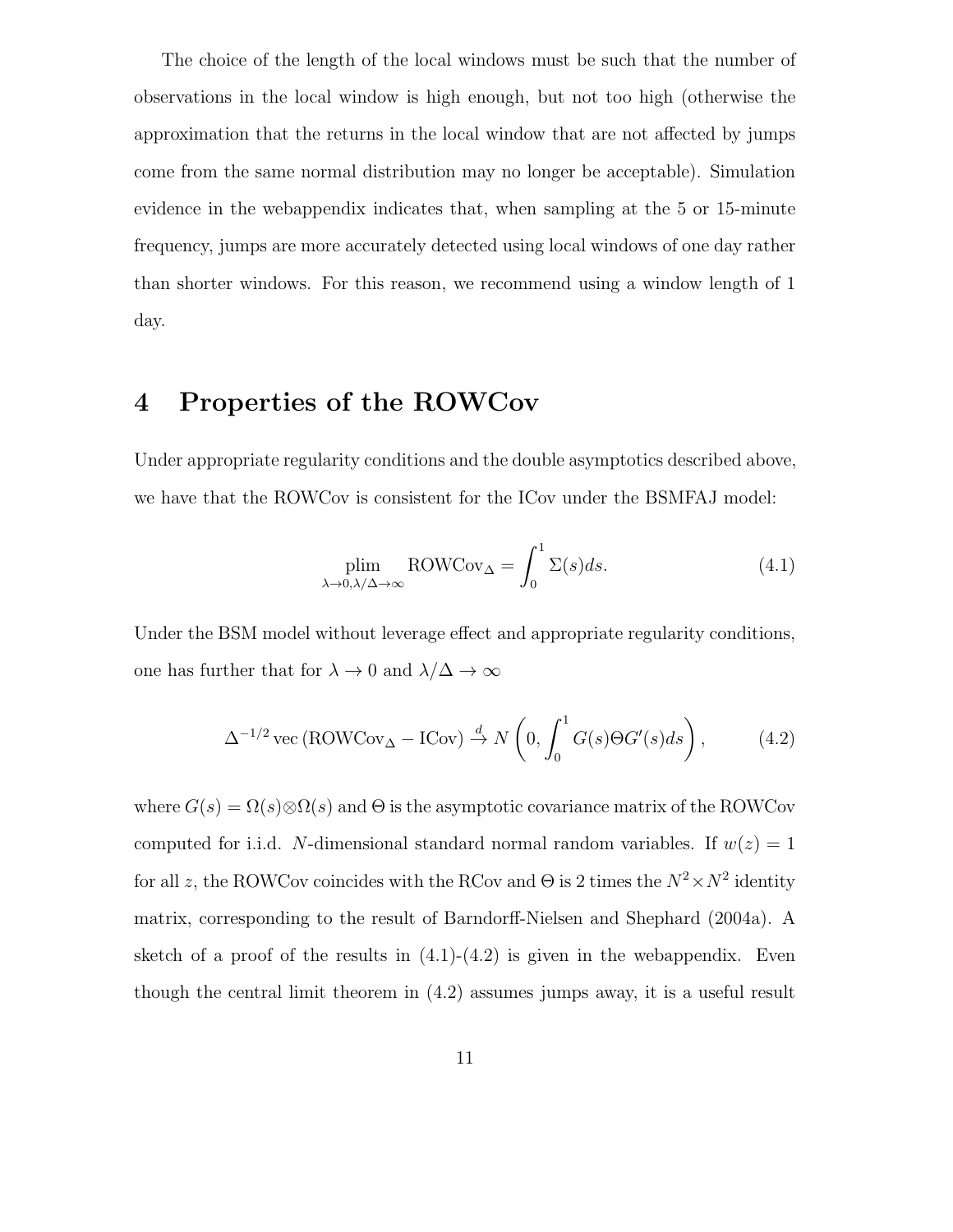since it allows testing the null of no (co)jump contribution in the RCov.

Note also that, by construction, the ROWCov is an affine equivariant estimator that yields symmetric and positive semidefinite matrices. By the Cauchy-Schwarz inequality, we further have that for any two assets  $k$  and  $l$ , the Realized Outlyingness Weighted Correlation (ROWCor) lies between -1 and 1:

$$
-1 \leq \text{ROWCor}_{(k,l)\Delta} \equiv \frac{\text{ROWCov}_{(k,l)\Delta}}{\sqrt{\text{ROWCov}_{(k,k)\Delta}\text{ROWCov}_{(l,l)\Delta}}} \leq 1. \tag{4.3}
$$

Unlike the ROWCov, the realized correlation estimate based on the RBPCov does not have this property.

Under the BSMFAJ model, there are two drivers of volatility: the continuous, Brownian diffusion and the jump process. As can be seen in (2.5), the RCov estimates the sum of the ICov and the realized jump variability, but many authors have stressed the importance of being able to decompose the RCov into its continuous and jump components. According to A¨ıt-Sahalia and Jacod (2004) the ability to disentangle the continuous and jump components of volatility is the essence of downside risk management, which should focus on large risks leaving aside the dayto-day Brownian fluctuations. Andersen et al. (2007a) empirically verified that the continuous and jump components of price variability have very different dynamics, the first one being very persistent, the latter one being much less predictable. By the robustness of the ROWCov to jumps, we have that the difference between the RCov and ROWCov can be used to estimate the contribution of jumps to the RCov.

#### 4.1 Relationship to the RTCov estimator

In independent and concurrent work, Mancini and Gobbi (2009) proposed the Realized Threshold Covariance (RTCov) estimator, which is similar to the ROWCov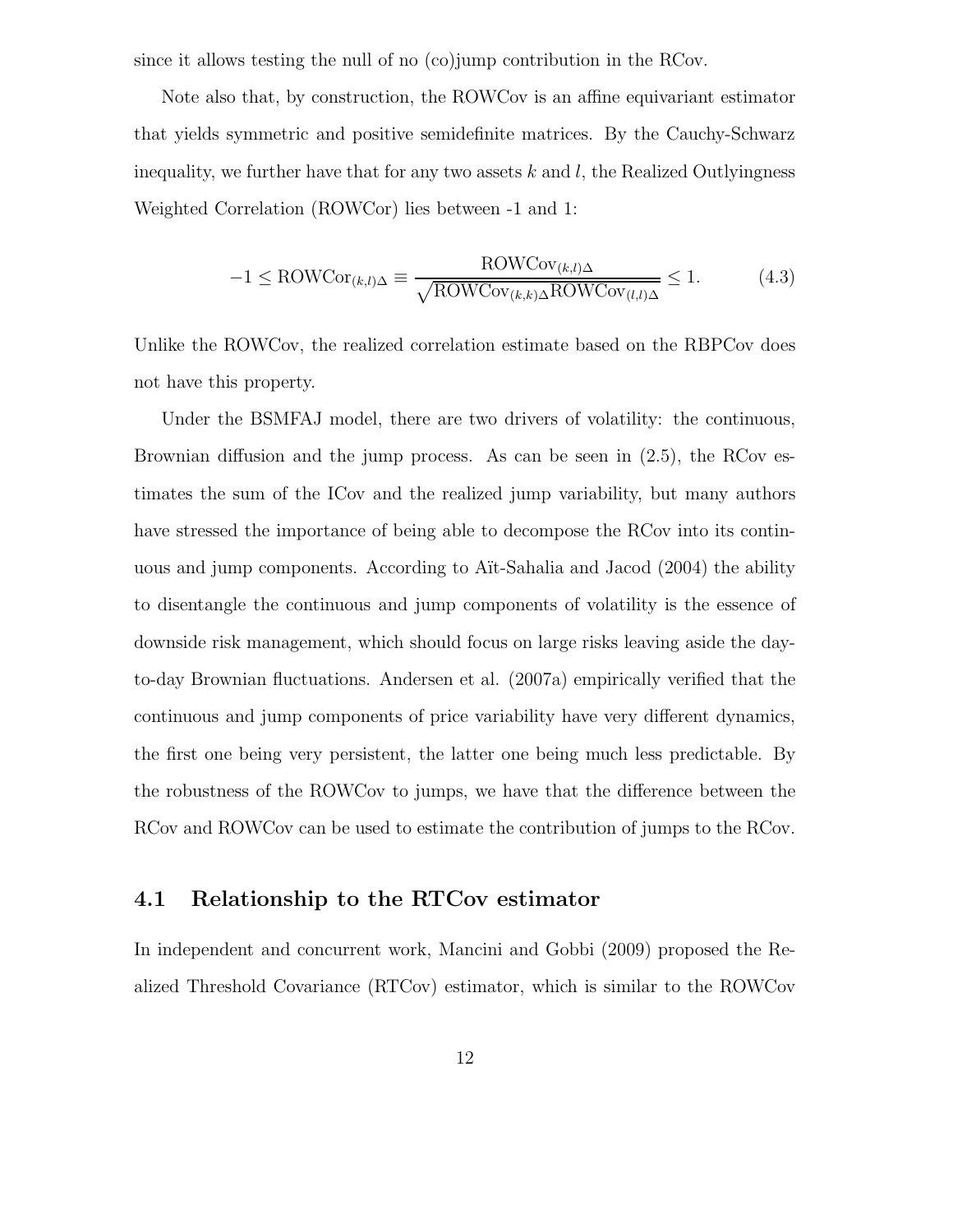implemented with a hard rejection weight function. Unlike the ROWCov, this estimator uses univariate truncation rules however. It estimates the  $k, l$ th element of the ICov as

$$
\sum_{i=1}^{\lfloor 1/\Delta \rfloor} \tilde{w}(r_{(k)i,\Delta})\tilde{w}(r_{(l)i,\Delta})r_{(k)i,\Delta}r_{(l)i,\Delta},\tag{4.4}
$$

where  $\tilde{w}(z) = 1$  if  $z^2 \leq h(\Delta)$  and the threshold is a deterministic function h of  $\Delta$ satisfying the following properties

$$
\lim_{\Delta \to 0} h(\Delta) = 0, \ \lim_{\Delta \to 0} \frac{\Delta \log \frac{1}{\Delta}}{h(\Delta)} = 0.
$$

The authors recommend to use a threshold function having the functional form  $c\Delta^{\xi}$ , where c and  $\xi$  are constants. In the empirical applications of threshold variance estimation,  $\beta$  is typically set to a value that is very close to one. Mancini and Gobbi (2009) recommend  $\beta = 0.99$ . The constant c is usually calibrated at a multiple (often 9) of a first step estimate of the daily volatility  $(A$ it-Sahalia and Jacod, 2009), such as the realized bipower variation (Jacod and Todorov, 2009) or the GARCH volatility prediction (Mancini and Renó, 2011). In the simulation study and empirical application, we implement the RTCov with  $c$  equal to 9 times the daily realized bipower variation.

In the univariate case, this implementation of the threshold covariance estimator is thus very similar to the proposed hard rejection ROWCov. Note however that, even in the case where the spot volatility process is constant over the day, the RTCov is not unbiased at all sampling frequencies. Due to the correction factor  $c_w$  in  $(3.2)$ , the ROWCov does have this property. The use of a univariate threshold is clearly appealing from a computational viewpoint since it does not require a first step multivariate scale estimate. This comes at the price that the resulting covariance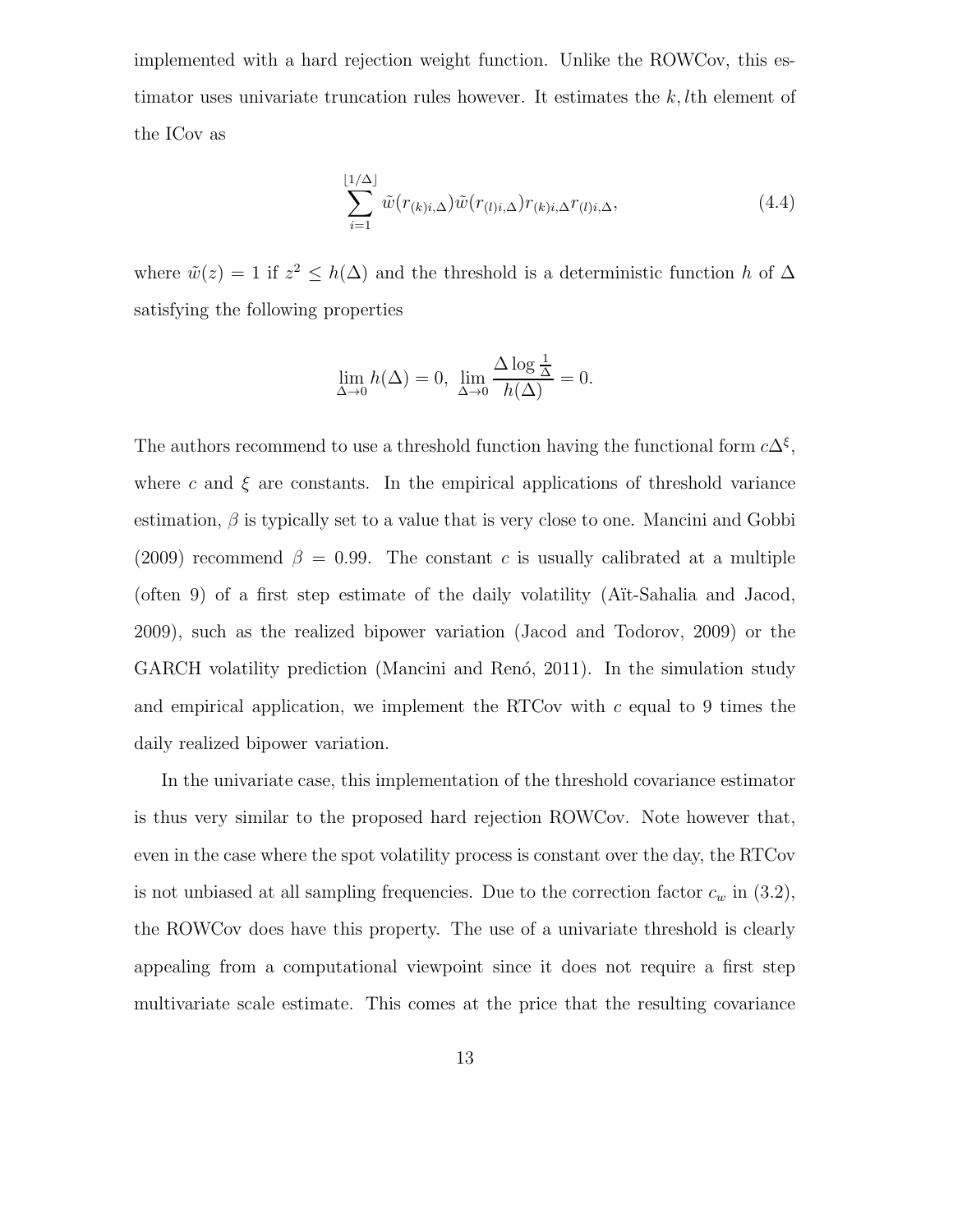estimate is not affine equivariant. Because it uses univariate truncation rules, it has also less robustness to modest-sized cojumps which are not detectible as univariate jumps (Bollerslev et al., 2008). Mancini and Gobbi (2009) prove consistency of the RTCov for the ICov under the BSM model with both finite and infinite activity jumps. We only show consistency of the ROWCov for the ICov under the BSM model with finite activity jumps. Like the ROWCov and RCov, the RTCov is positive semidefinite and the realized correlations based on the RTCov are always between -1 and 1.

## 5 Monte Carlo study

In this section we first compare the accuracy of the RCov, RBPCov, RTCov and ROWCov applied to series of 1, 5 and 15-minute returns generated according to a 2-variate factor stochastic volatility model allowing for rather strong variations of volatility within the day, as in Barndorff-Nielsen et al.  $(2010)^7$  A finite activity jump process is added to investigate the robustness of the various estimators. We then study the impact of microstructure noise and non-synchronous trading on the bias of the estimators. Finally, we study the finite sample accuracy of the normality approximation for variance, covariance and correlation statistics derived from the ROWCov.

#### 5.1 Setup

The simulation setup is as follows. We generate a bivariate price series with  $p^{(i)}(s)$ the associated log-price expressed in percentage points, for  $i = 1, 2$ . Let  $b^{(i)}(s)$ and  $w(s)$  be independent Brownian motions. The Brownian motion  $w(s)$  has no

<sup>7</sup>We also did the analysis for a GARCH diffusion process and obtained similar results.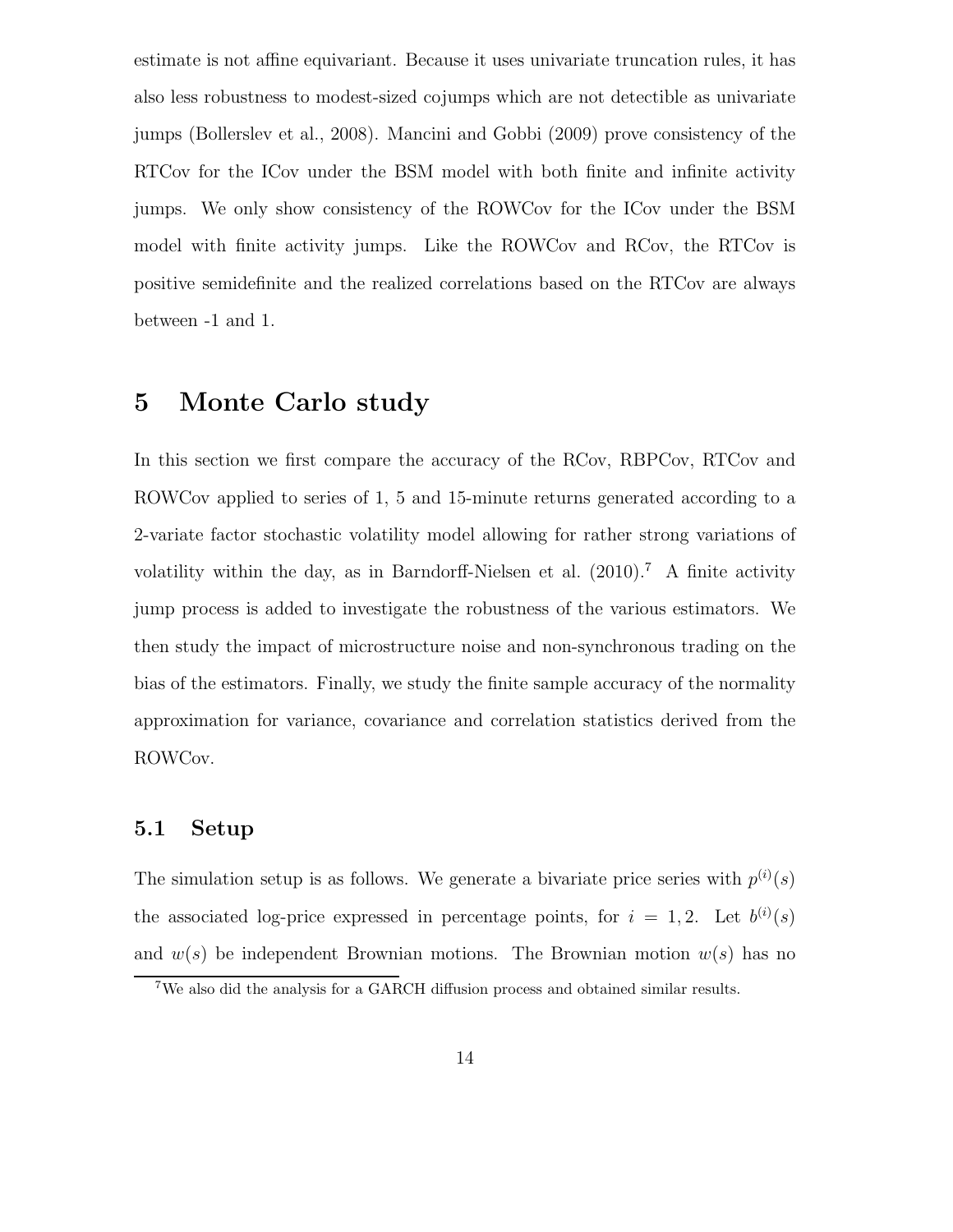subscript to indicate that it plays the role of a common factor. We simulate a hypothetical log-price series with one observation every second from the log-price diffusion given by

$$
dp^{(i)}(s) = \mu ds + \gamma \sigma^{(i)}(s) db^{(i)}(s) + \sqrt{1 - \gamma^2} \sigma^{(i)}(s) dw(s) + \kappa^{(i)}(s) dq^{(i)}(s), \quad (5.1)
$$

 $i = 1, 2$ . The spot volatility  $\sigma^{(i)}(s) = \exp(\beta_0 + \beta_1 \rho^{(i)}(s))$ , with  $d\rho^{(i)}(s) = \alpha \rho^{(i)}(s) ds +$  $db^{(i)}(s)$ . Note that the innovations in the spot volatility and return series are correlated (the so-called leverage effect). As in Barndorff-Nielsen et al. (2010), the parameters  $(\mu, \beta_0, \beta_1, \alpha, \gamma)$  are calibrated at  $(0.03, -5/16, 1/8, -1/40, -0.3)$ . The process  $\rho^{(i)}(s)$  is initialized each day by a random draw from its stationary distribution  $N(0, 1/(-2\alpha))$ . Because of the constant exposure to the common factor, the continuous log-returns have a constant correlation equal to  $(1 - \gamma^2) = 0.91$ . Jump occurrences are governed by the Poisson processes  $q^{(i)}(s)$ . They are either independent across assets or identical (cojumps). The intensity is constant and depends on the parameter  $\kappa^*$ , defined as the expected number of jumps per day. We model the size of the jumps  $\kappa^{(i)}(s)$  as the product between the realization of a uniformly distributed random variables on  $\sqrt{m/\kappa^*}([-2, -1] \cup [1, 2])$  and the mean value of the stochastic volatility process  $\sigma^{(i)}$  of that day, for  $i = 1, 2$ . The parameter m models the magnitude of the jumps. Note that the lower the intensity of the jump process, the larger the jumps are. If volatility is constant and equals  $\sigma$  for each series, then the daily variance of each series equals  $\sigma^2 + m(7/3)\sigma^2$ . In case of cojumps, the sign of the jumps is specified to be the same for all assets. We consider the case of on average 0, 1 or 5 jumps per day  $(\kappa^*)$  and medium-sized  $(m = 0.5)$  or large  $(m = 1)$ jumps.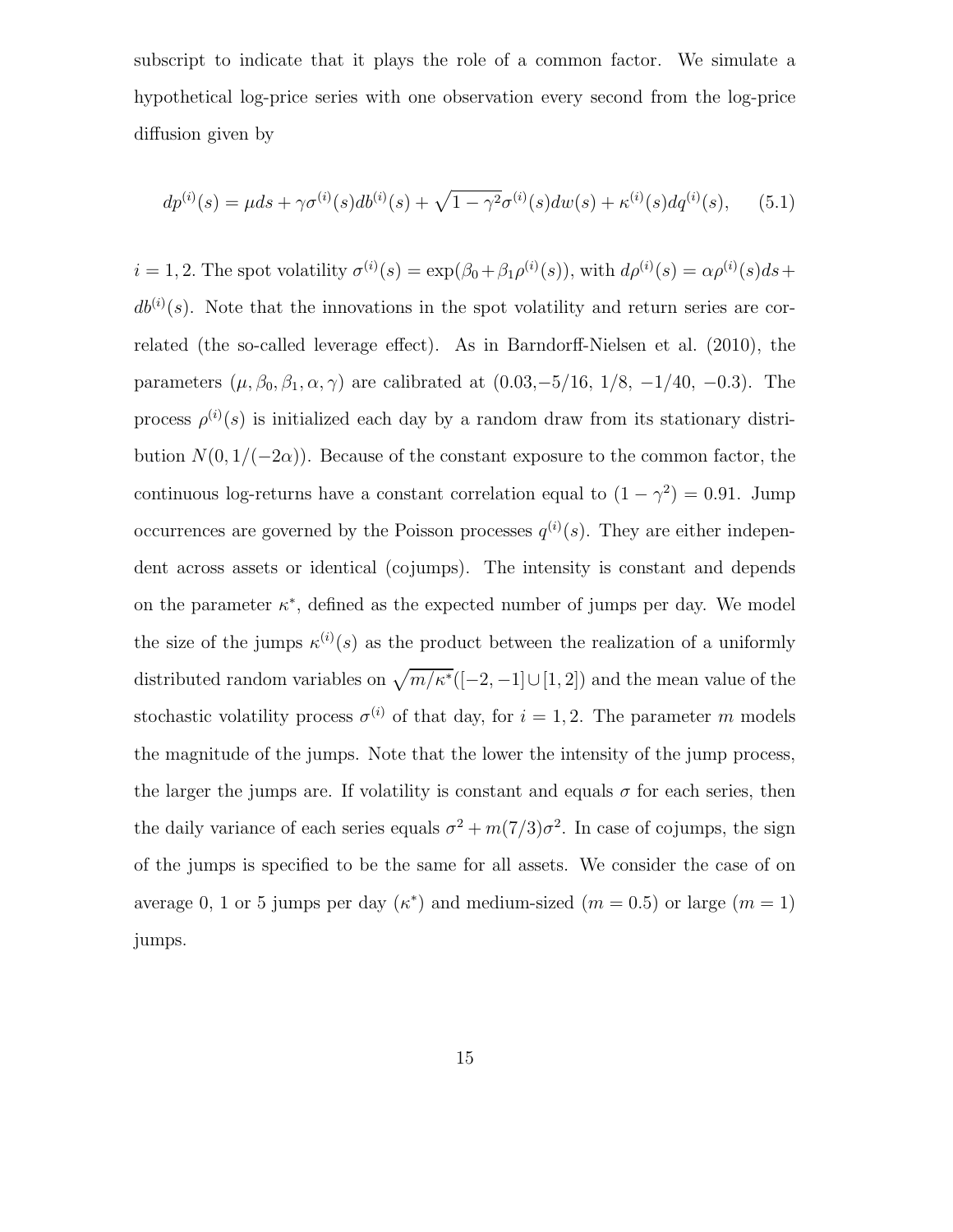Figure 1: First series of simulated 5-minute prices, daily integrated variance and sum of squared intraday jumps over 150 days. The parameter  $\kappa^*$  is 0 for days 1-50, 1 per 10 days for days 51-100 and 1 per day for days 101-150.



## 5.2 Illustration

We first illustrate the bias effect of jumps on the bivariate RCov, RBPCov and the ROWCov. We do this through an experiment in which we generate three times 50 days of bivariate 5-minute returns and where we let the parameter  $\kappa^*$  (the number of expected jumps per day) vary from no jumps on days 1-50, 1 jump per 10 days on days 51-100 and 1 jump per day on the last 50 days. The parameter  $m = 1$  and the ROWCov is implemented with the hard rejection weight function and threshold  $k =$  $\chi_2^2(0.999)$ . In the next subsection, we show that this choice of weight function offers an attractive efficiency/robustness trade-off. For the ROWCov, the outlyingness values are computed using the MCD covariance estimator on local windows of one day, as described in Subsection 3.2. Jump occurrences are independent across assets.

In Figure 1 we plot the simulated values of the 5-minute prices, the daily integrated variance and the daily sum of squared intraday jumps of the first price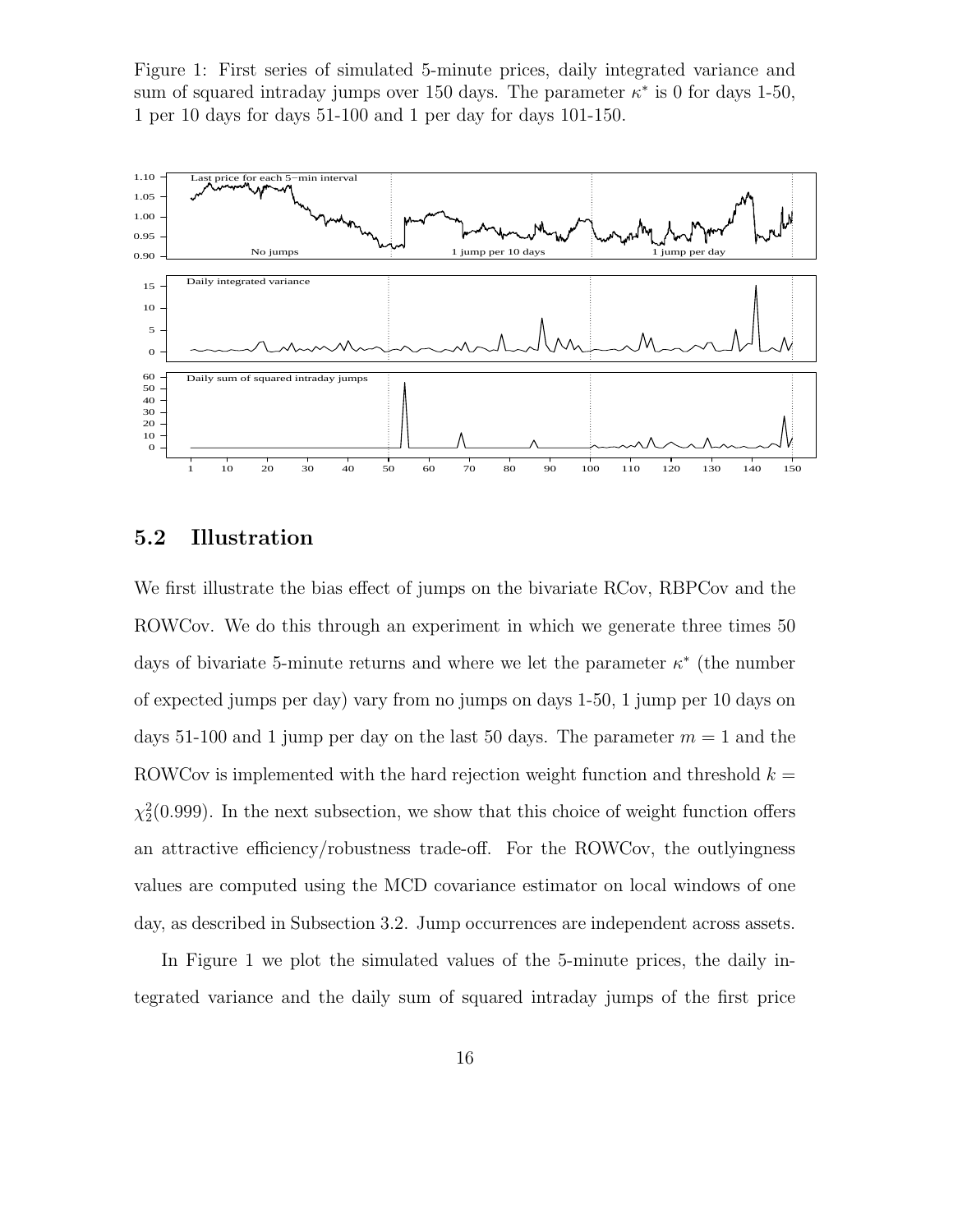Figure 2: Percentage estimation error when using RCov, RBPCov and ROWCov based on 5-minute returns to estimate the IVar of the first price series. The parameter  $\kappa^*$  is 0 for days 1-50, 1 per 10 days for days 51-100 and 1 per day for days 101-150.



component  $p^{(1)}(s)$ .<sup>8</sup> In Figure 2 we report the percentage estimation error when using the univariate RCov, RBPCov and ROWCov as estimators for the integrated variance of the first price series. In the absence of jumps, the RCov is the most precise estimator for the IVar. But on days where jumps occur, its bias becomes large and is approximately equal to the sum of squared intraday jumps. As we can see in Figure 1, both the RBPCov and ROWCov are much less affected by the jumps. Note that the bias and variance of the ROWCov in the presence of jumps are much smaller than for the RBPCov. The ROWCov thus seems to be a more robust to jumps estimator of the integrated variance than the RBPCov.

Call RCor, RBPCor and ROWCor the daily realized correlation estimates based on the RCov, RBPCov and ROWCov. These series are plotted in Figure 3. We

<sup>8</sup>Recall that the daily volatility measures and its estimators are based on the log-prices expressed in percentage points. The daily volatility of the 5-minute price series in the first panel of Figure 1 is thus of the order of the daily volatility measures in the second and third panel divided by 10,000.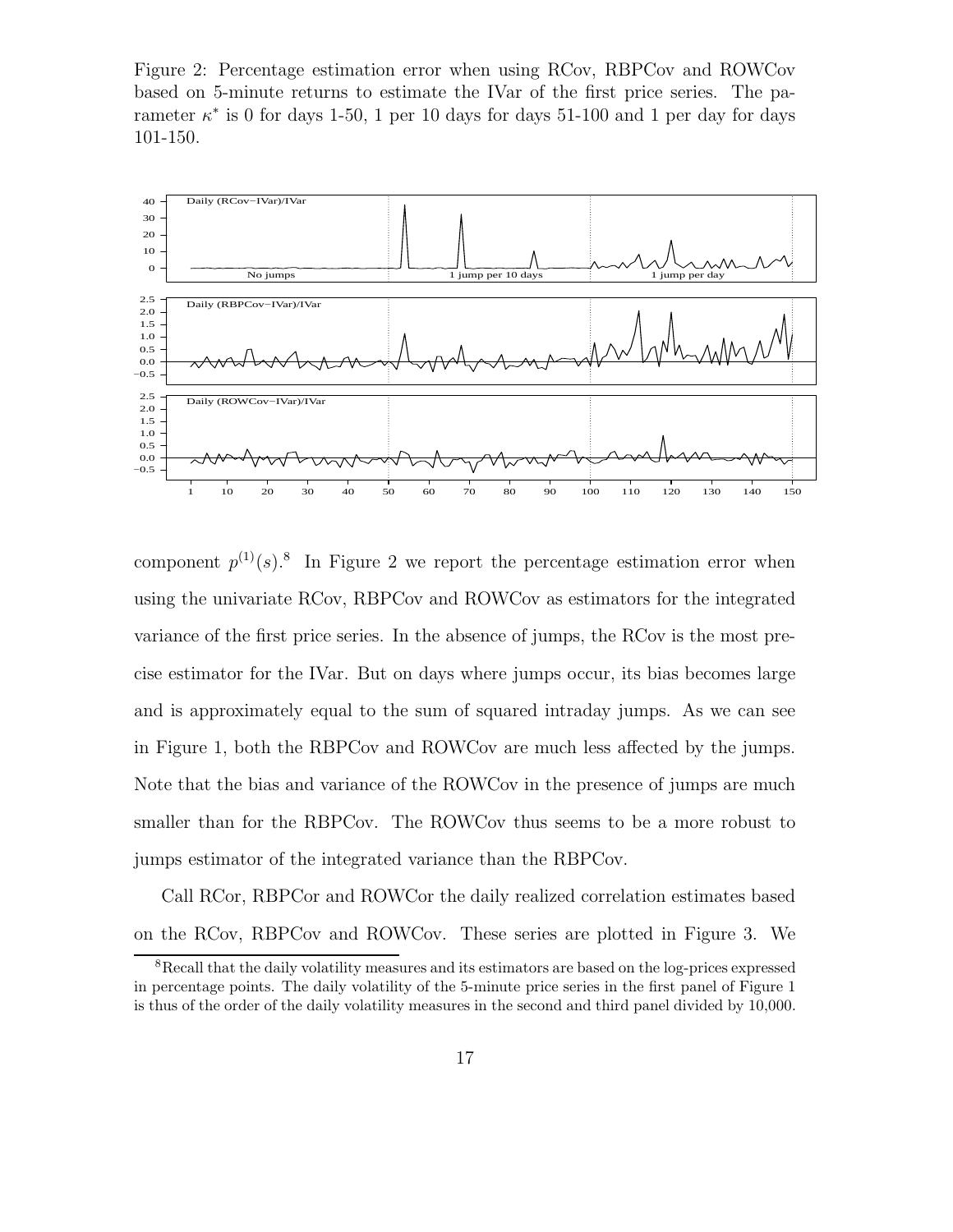Figure 3: Daily realized correlation, bipower correlation and outlyingness weighted correlation. The integrated correlation is equal to 0.91. The parameter  $\kappa^*$  is 0 for days 1-50, 1 per 10 days for days 51-100 and 1 per day for days 101-150.



see that in the absence of jumps, the RCor is a very accurate correlation estimator. However, in the presence of jumps, the RCor is strongly biased. Recall that we simulated independent jump occurrences, causing the corresponding RCor to be biased towards zero. Simultaneous jumps (caused cojumps) with the same sign would lead to an overestimation of the correlation. In the presence of jumps, the RBPCor and ROWCor remain centered around the true value of 0.91, but the ROWCor is more stable than the RBPCor and is therefore a more precise correlation estimate. Finally, note that the RBPCor has values above unity for observations 112, 115 and 140, while the RCor and ROWCor lie by construction always between -1 and 1.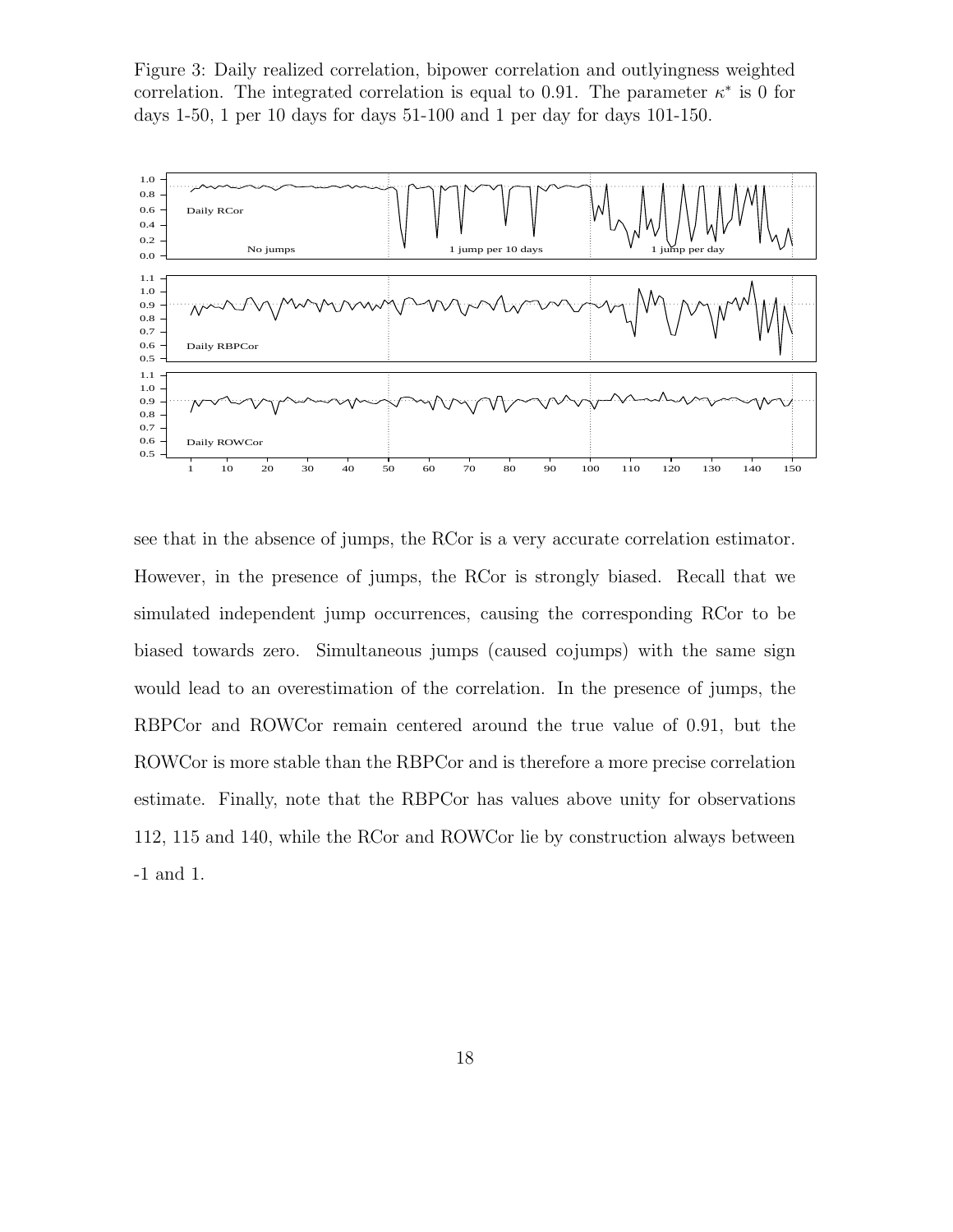#### 5.3 Accuracy

Next we compare the accuracy of the RCov, RBPCov, RTCov and the ROWCov estimators with Hard and Soft rejection Weight function (called HR and SR ROW-Cov, respectively). The thresholds are set to the 95%, 99% and 99.9% quantiles of the  $\chi^2$  distribution. The RTCov is implemented as described in Subsection 4.1 with c set to 9 times the daily realized bipower variation. Table 2 reports the root mean squared (relative) error of these estimators, defined as follows:

$$
\text{RMSE} = \sqrt{\frac{1}{N_* T} \sum_{t=1}^{T} \left\| \text{vech}\left(\widehat{\text{ICov}}_{t,\Delta} - \text{ICov}_t\right) / \text{vech}\left(\text{ICov}_t\right) \right\|^2},\tag{5.2}
$$

where  $\text{vech}(A)$  is the vector in which the  $N_*$  lower-diagonal elements of A are stacked one under the other, / stands for element by element division of two vectors and  $\|\cdot\|$  is the Euclidian norm operator. The number of simulated days is  $T = 5000$ .

Let us first of all consider the case without jumps. From Table 2, we see that the SR ROWCov is always more efficient than the HR ROWCov with the same threshold. The HR ROWCov with 95% threshold is less efficient than the RBPCov, but all other versions of the ROWCov considered have a lower RMSE than the RBPCov. The RMSE of the RTCov is higher than the SR ROWCov estimators and similar to the RMSE of the HR ROWCov estimators with a high threshold. When using 5 or 15-minute returns, the RMSE is approximately  $\sqrt{5}$  and  $\sqrt{15}$  times the RMSE of the estimators based on 1-minute returns.

In the presence of jumps, the RMSE of the RBPCov increases sharply. This increase is higher for cojumps than for independent jumps. The adverse effect of jumps on the RMSE of the RBPCov becomes more important for larger values of the number of jumps per day and the jump magnitude. In contrast, the RMSE of the RTCov and ROWCov estimators computed on 1-minute return data is little affected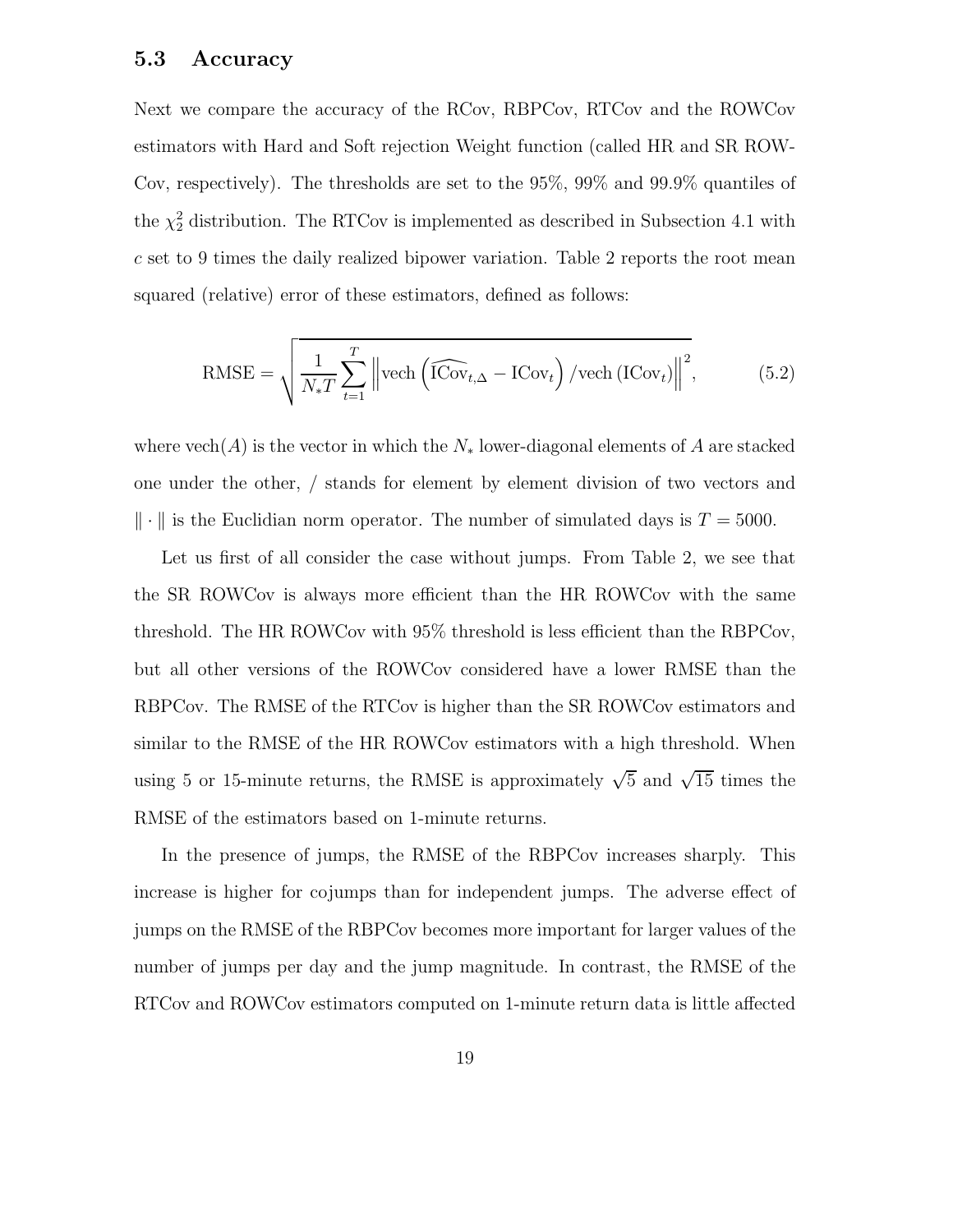Table 2: RMSE of Realized Covariance (RCov), BiPower Covariation (RBPCov), Threshold Covariance (RTCov), Outlyingness Weighted Covariation (ROWCov) with hard and soft rejection weight functions and thresholds set to the  $\beta$ -quantile of the chi-square distribution.

|                                       |                |              |              | Independent jump occurrences |                |       | All jumps are cojumps |                |                |  |  |
|---------------------------------------|----------------|--------------|--------------|------------------------------|----------------|-------|-----------------------|----------------|----------------|--|--|
| Jumps per day $\kappa^*$ :            | $\overline{0}$ | $\mathbf{1}$ | 1            | 5                            | $\overline{5}$ | 1     | 1                     | $\overline{5}$ | $\overline{5}$ |  |  |
| Magnitude of jumps $m$ :              |                | $0.5\,$      | $\mathbf{1}$ | $0.5\,$                      | $\,1$          | 0.5   | 1                     | 0.5            | 1              |  |  |
| 1-minute returns ( $\Delta = 1/390$ ) |                |              |              |                              |                |       |                       |                |                |  |  |
| <b>RCov</b>                           | 0.076          | 0.127        | 0.187        | 0.133                        | 0.200          | 1.878 | 3.711                 | 1.462          | 2.898          |  |  |
| <b>RBPCov</b>                         | 0.086          | 0.160        | 0.218        | 0.227                        | $0.325\,$      | 0.266 | 0.376                 | 0.377          | 0.579          |  |  |
| <b>RTCov</b>                          | 0.092          | 0.088        | 0.087        | 0.089                        | 0.086          | 0.087 | 0.085                 | 0.084          | 0.081          |  |  |
| HR, $\beta = 0.95$                    | 0.103          | 0.104        | 0.104        | 0.104                        | 0.102          | 0.105 | 0.104                 | 0.103          | 0.104          |  |  |
| HR, $\beta = 0.99$                    | 0.086          | 0.085        | 0.086        | 0.085                        | 0.085          | 0.086 | 0.085                 | 0.086          | 0.086          |  |  |
| HR, $\beta = 0.999$                   | 0.078          | 0.078        | 0.079        | 0.078                        | 0.078          | 0.078 | 0.077                 | 0.078          | 0.079          |  |  |
| SR, $\beta = 0.95$                    | 0.079          | 0.078        | 0.079        | 0.079                        | 0.079          | 0.081 | 0.080                 | 0.105          | 0.108          |  |  |
| SR, $\beta = 0.99$                    | 0.076          | 0.076        | 0.077        | 0.077                        | 0.077          | 0.081 | 0.081                 | 0.128          | 0.132          |  |  |
| SR, $\beta = 0.999$                   | 0.076          | 0.076        | 0.076        | 0.076                        | 0.077          | 0.086 | 0.087                 | 0.171          | 0.176          |  |  |
| 5-minute returns ( $\Delta = 1/78$ )  |                |              |              |                              |                |       |                       |                |                |  |  |
| <b>RCov</b>                           | 0.170          | 0.292        | 0.431        | 0.303                        | 0.444          | 1.956 | 3.822                 | 1.587          | 3.122          |  |  |
| <b>RBPCov</b>                         | 0.195          | 0.328        | 0.440        | 0.374                        | 0.552          | 0.584 | 0.845                 | 0.818          | 1.320          |  |  |
| <b>RTCov</b>                          | 0.187          | 0.179        | 0.181        | 0.271                        | 0.256          | 0.180 | 0.179                 | 0.309          | 0.295          |  |  |
| HR, $\beta = 0.95$                    | 0.227          | 0.221        | 0.228        | 0.238                        | 0.235          | 0.227 | 0.225                 | 0.237          | 0.235          |  |  |
| HR, $\beta = 0.99$                    | 0.191          | 0.188        | 0.192        | 0.197                        | 0.197          | 0.192 | 0.192                 | 0.220          | 0.201          |  |  |
| HR, $\beta = 0.999$                   | 0.175          | 0.174        | 0.177        | 0.188                        | 0.187          | 0.177 | 0.177                 | 0.287          | 0.214          |  |  |
| SR, $\beta = 0.95$                    | 0.176          | 0.174        | 0.178        | 0.191                        | 0.193          | 0.210 | 0.210                 | 0.431          | 0.470          |  |  |
| SR, $\beta = 0.99$                    | 0.171          | 0.170        | 0.174        | 0.190                        | 0.193          | 0.233 | 0.234                 | 0.570          | 0.637          |  |  |
| SR, $\beta = 0.999$                   | 0.170          | 0.169        | 0.173        | 0.197                        | 0.202          | 0.285 | 0.287                 | 0.769          | 0.897          |  |  |
| 15-minute returns ( $\Delta = 1/26$ ) |                |              |              |                              |                |       |                       |                |                |  |  |
| <b>RCov</b>                           | 0.290          | 0.514        | 0.741        | 0.518                        | 0.770          | 2.123 | 4.006                 | 1.889          | 3.658          |  |  |
| <b>RBPCov</b>                         | 0.326          | 0.510        | 0.706        | 0.540                        | 0.768          | 0.985 | 1.482                 | 1.321          | 2.265          |  |  |
| <b>RTCov</b>                          | 0.311          | 0.333        | 0.326        | 0.487                        | 0.617          | 0.489 | 0.509                 | 1.202          | 1.981          |  |  |
| HR, $\beta = 0.95$                    | 0.378          | 0.380        | 0.389        | 0.543                        | 0.634          | 0.390 | 0.380                 | 0.868          | 1.037          |  |  |
| HR, $\beta = 0.99$                    | 0.326          | 0.328        | 0.337        | 0.474                        | 0.588          | 0.345 | 0.327                 | 0.946          | 1.260          |  |  |
| HR, $\beta = 0.999$                   | 0.302          | 0.310        | 0.319        | 0.460                        | 0.597          | 0.381 | 0.316                 | 1.148          | 1.659          |  |  |
| SR, $\beta = 0.95$                    | 0.300          | 0.311        | 0.322        | 0.444                        | 0.567          | 0.499 | 0.508                 | 1.158          | 1.765          |  |  |
| SR, $\beta = 0.99$                    | 0.291          | 0.307        | 0.319        | 0.447                        | 0.587          | 0.618 | 0.642                 | 1.323          | 2.117          |  |  |
| SR, $\beta = 0.999$                   | 0.290          | 0.314        | 0.327        | 0.464                        | 0.626          | 0.808 | 0.869                 | 1.497          | 2.494          |  |  |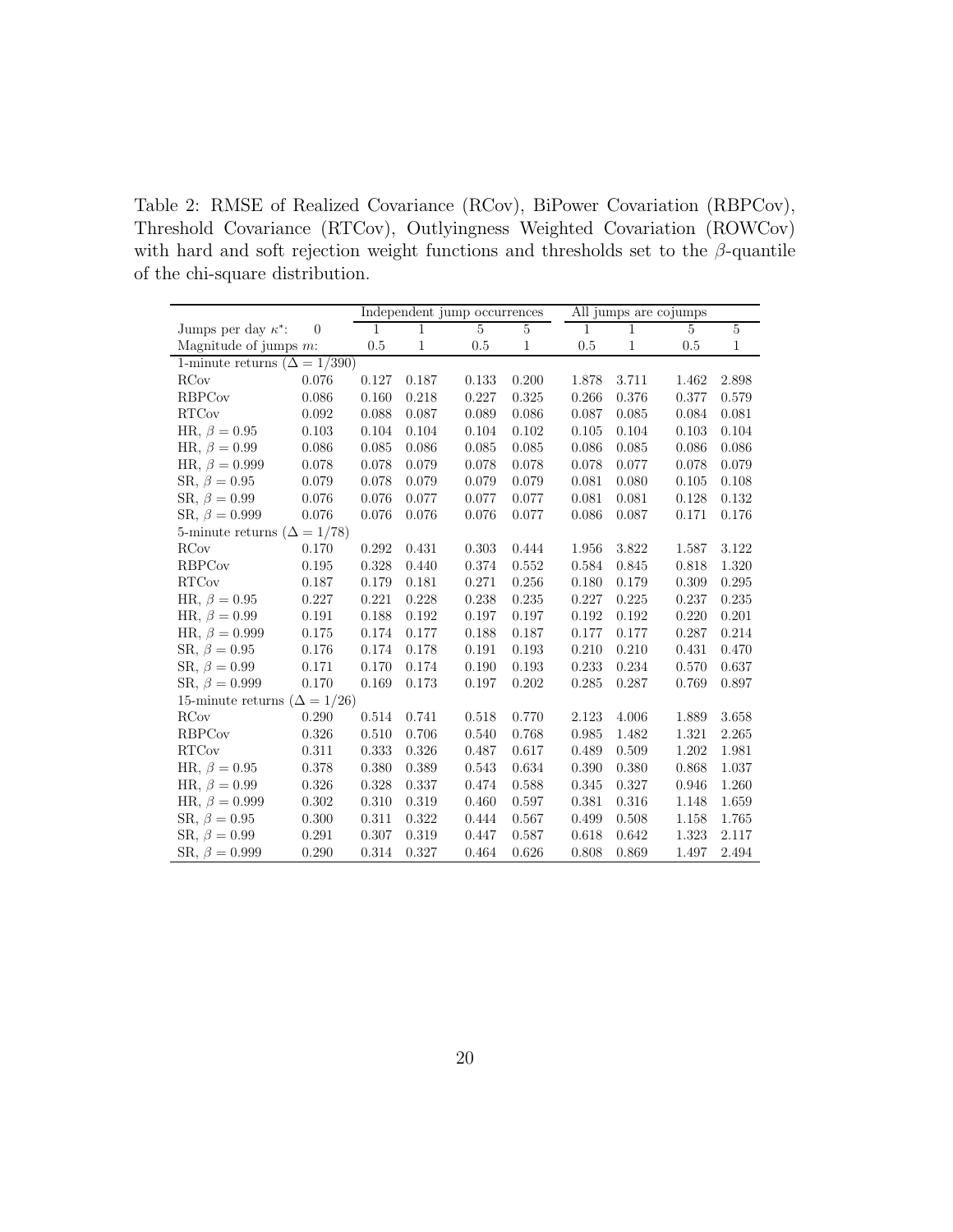by the presence of jumps. If these estimators are computed using 5 or 15-minute return series, their RMSE increases significantly but much less than the RBPCov. Compared to the HR ROWCov, the RTCov and SR ROWCov have a higher RMSE in the case of 5 jumps per day. Overall, Table 2 seems to indicate that the HR ROWCov with threshold set to the 99.9% quantile of the chi-square distribution with  $N = 2$  degrees of freedom strikes a good balance between efficiency in the absence of jumps and presence of jumps. In the remainder of the paper, we use this version of the ROWCov.

# 5.4 Bias under microstructure noise and non-synchronous trading

Up to now, we have focussed on the accuracy of the estimators under the assumption that prices are synchronous and reflect directly the efficient price. In reality, prices are observed with some measurement error, often called microstructure noise, and transactions are not synchronized across assets. It is well known that microstructure noise leads to an upward bias in the variance elements of the RCov, while due to non-synchronous trading the off-diagonal elements in the RCov are biased towards zero. In Table 3 we investigate the sensitivity of the ROWCov to these effects.

Consider first columns 1-5 of Table 3, where there is no microstructure noise and trading is synchronous across assets. In column 1, there are no jumps. Note that, compared to the RCov, RBPCov and ROWCov, the RTCov variance estimates have a small downward bias, because the RTCov has no correction factor for the fact that some of the returns that are not affected by jumps are also downweighted. In this table, all jumps are cojumps having the same sign across the assets. Hence, they cause an upward bias both in the variance and covariance RCov estimates. Like in Corsi et al. (2009), we find that jumps induce a relatively large finite sample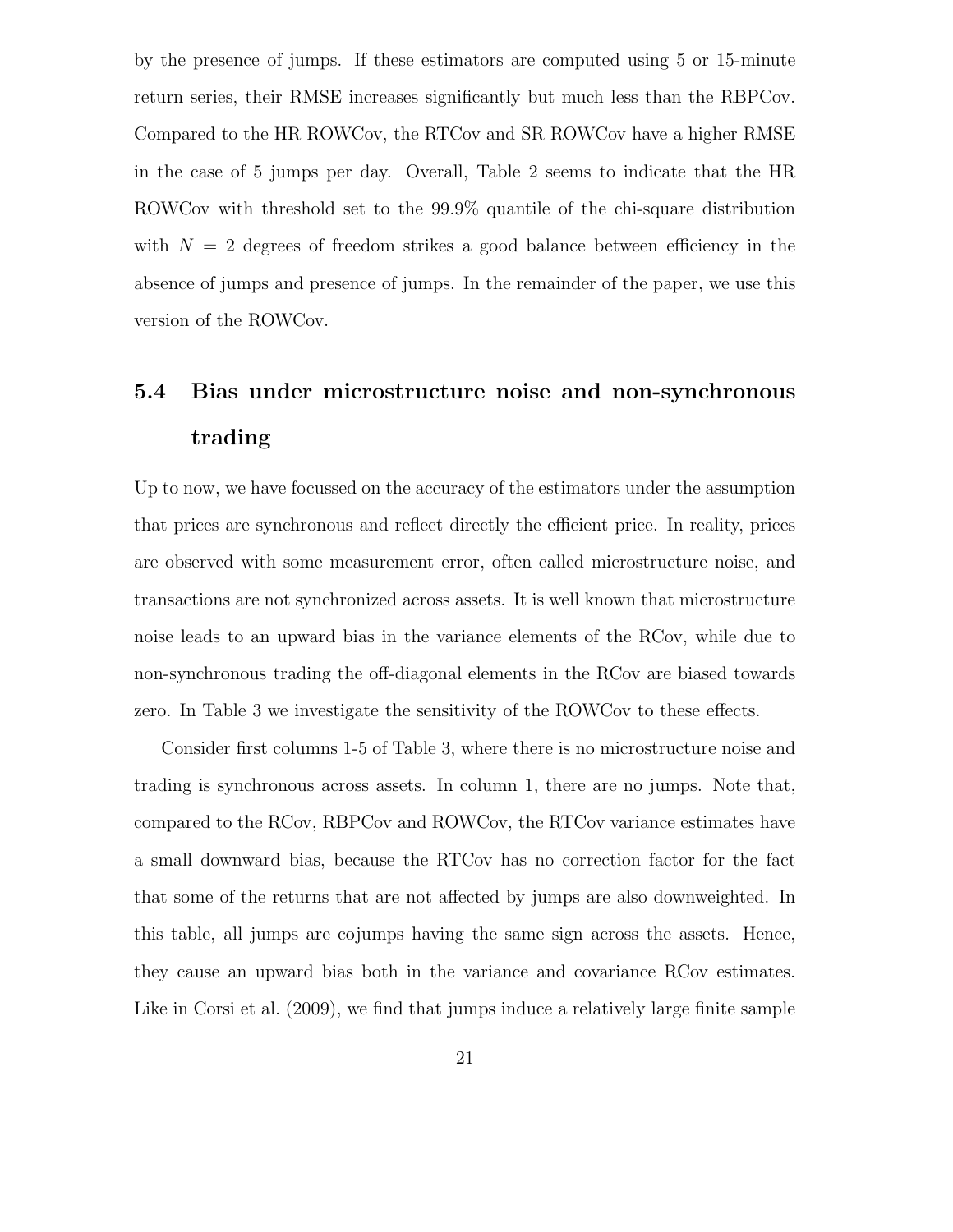bias in the RBPCov variance estimates. In the presence of cojumps with the same sign, a similar bias is found for the RBPCov covariance estimates. The bias of the RTCov and ROWCov in the presence of jumps is relatively similar. It is negligible when using 1-minute returns. At lower sampling frequencies, the returns from the diffusion are more difficult to distinguish from the returns that have been affected by jumps, especially for small jumps (A¨ıt-Sahalia, 2002). Since the jump size is inversely related to the number of jumps per day, this explains the relatively large bias of all estimators in the case of 5 jumps per day, compared to the situation of 1 jump per day, and the bias when using 15-minute returns, relatively to the use of 5-minute returns.

In columns 6-10, the observed price series is contaminated with i.i.d. normal microstructure noise. More precisely, the observed prices are no longer  $p_t^{(1)}$  and  $p_t^{(2)}$  $\mathcal{L}^{(2)}_t,$ but  $p_t^{(1)} + \varepsilon_t^{(1)}$  and  $p_t^{(2)} + \varepsilon_t^{(2)}$  $t^{(2)}$ , with  $\varepsilon_t^{(1)}$  $t^{(1)} \overset{i.i.d.}{\sim} N(0, \sigma_{\varepsilon}^2), \varepsilon_t^{(2)}$  $\tau_t^{(2)} \stackrel{i.i.d.}{\sim} N(0, \sigma_\varepsilon^2)$ , and  $\varepsilon_t^{(1)} \perp \varepsilon_t^{(2)}$  $\mathcal{L}^{(2)}$ . The noise variance is calibrated to 0.001 times the daily integrated variance. This value is of the same order as the noise ratios reported in Table 1 of Christensen et al. (2010) for S&P 500 stocks in 2006. We further assume that  $\varepsilon_t^{(1)}$  and  $\varepsilon_t^{(2)}$  are independent, such that the contamination with microstructure noise only generates a bias in the variances. We therefore study its impact only on the bias of a variance element of the estimators.

Consider first the case without jumps. We see that the bias caused by microstructure noise is similar for all estimators. When computed using 1-minute returns, the bias is extremely large. It is modest-sized when 5-minute returns are used and negligible when the estimators are constructed from the 15-minute return series. For the ROWCov, this is not surprising since, if market microstructure noise is additive and normally distributed, the outlyingness statistic is still chi-square distributed with N degrees of freedom. In the presence of noise, the ROWCov thus estimates the ICov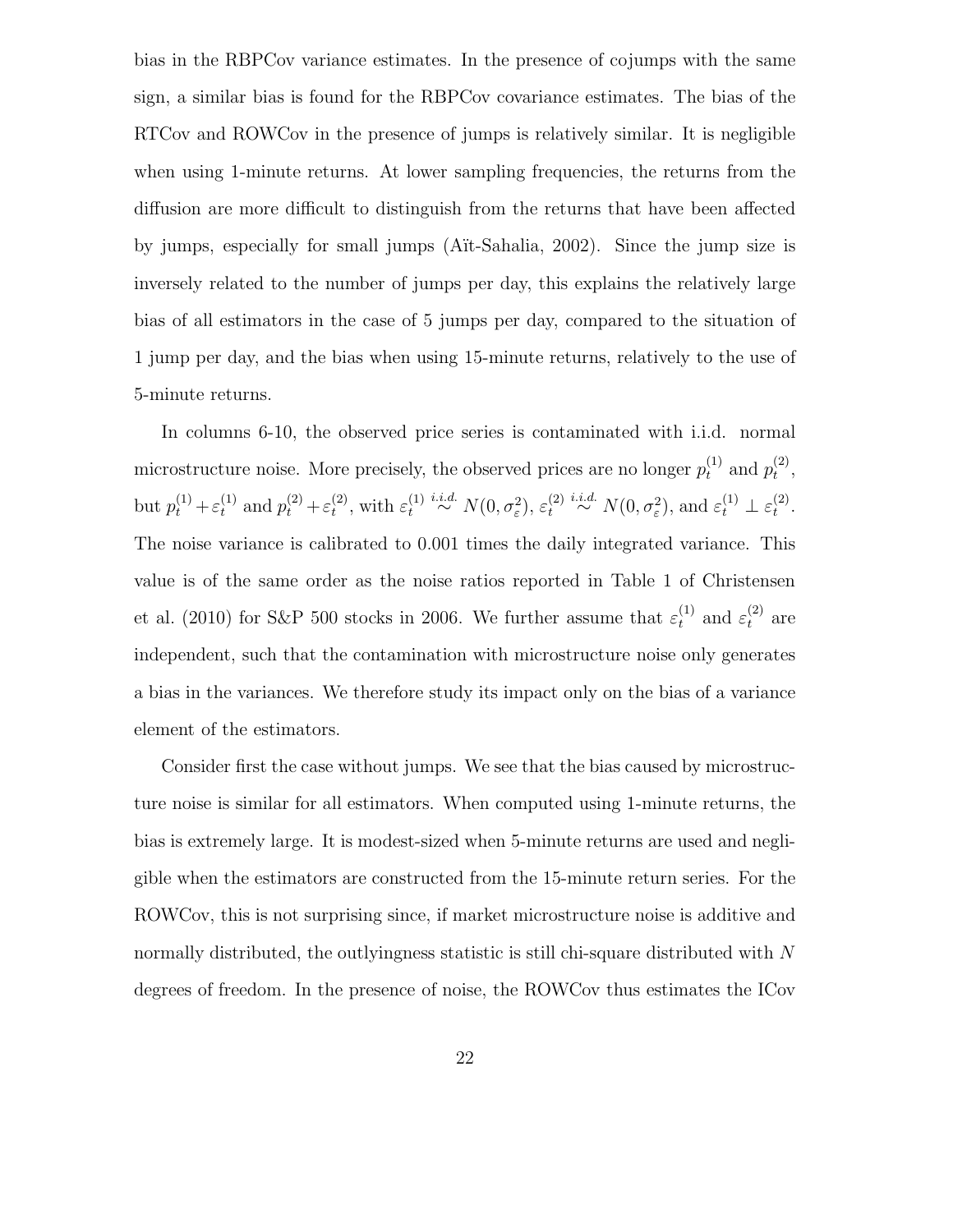Table 3: Bias of a variance (upper panel) and covariance (lower panel) element in the Realized Covariance (RCov), BiPower Covariation (RBPCov), Threshold Covariance (RTCov) and Outlyingness Weighted Covariation (ROWCov). All jumps are cojumps.

| Jumps per day $\kappa^*$ :            | $\theta$                                         | 1         | 1            | $\overline{5}$ | $\overline{5}$ | $\theta$                          | 1        | $\mathbf{1}$ | $\overline{5}$ | $\overline{5}$ |  |
|---------------------------------------|--------------------------------------------------|-----------|--------------|----------------|----------------|-----------------------------------|----------|--------------|----------------|----------------|--|
| Magnitude of jumps $m$ :              |                                                  | 0.5       | $\mathbf{1}$ | $0.5\,$        | $\mathbf{1}$   |                                   | 0.5      | $\mathbf{1}$ | 0.5            | 1              |  |
| Bias variance                         | No microstructure noise                          |           |              |                |                | Microstructure noise              |          |              |                |                |  |
|                                       | 1-minute returns ( $\overline{\Delta} = 1/390$ ) |           |              |                |                |                                   |          |              |                |                |  |
| <b>RCov</b>                           | $\theta$                                         | 1.264     | 2.479        | 1.300          | 2.550          | 0.780                             | 2.057    | 3.325        | 2.047          | 3.336          |  |
| <b>RBPCov</b>                         | $-0.002$                                         | 0.137     | 0.193        | 0.300          | 0.449          | 0.818                             | 1.000    | 1.077        | 1.195          | 1.387          |  |
| <b>RTCov</b>                          | $-0.032$                                         | $-0.024$  | $-0.023$     | $-0.024$       | $-0.020$       | 0.733                             | 0.740    | 0.744        | 0.737          | 0.740          |  |
| <b>ROWCov</b>                         | $-0.006$                                         | $-0.005$  | $-0.005$     | $-0.004$       | $-0.002$       | 0.776                             | 0.775    | 0.777        | 0.775          | 0.777          |  |
| 5-minute returns ( $\Delta = 1/78$ )  |                                                  |           |              |                |                |                                   |          |              |                |                |  |
| <b>RCov</b>                           | $-0.002$                                         | 1.285     | 2.514        | 1.362          | 2.677          | 0.157                             | 1.431    | 2.705        | 1.417          | 2.719          |  |
| <b>RBPCov</b>                         | $-0.015$                                         | 0.288     | 0.421        | 0.631          | 1.014          | 0.144                             | 0.462    | 0.627        | 0.784          | 1.180          |  |
| <b>RTCov</b>                          | $-0.035$                                         | $-0.029$  | $-0.028$     | 0.176          | 0.119          | 0.120                             | 0.117    | 0.122        | 0.371          | 0.295          |  |
| <b>ROWCov</b>                         | $-0.014$                                         | $-0.009$  | $-0.009$     | 0.097          | 0.022          | 0.144                             | 0.143    | 0.144        | 0.242          | 0.170          |  |
| 15-minute returns ( $\Delta = 1/26$ ) |                                                  |           |              |                |                |                                   |          |              |                |                |  |
| <b>RCov</b>                           | $-0.006$                                         | 1.320     | 2.559        | 1.522          | 2.993          | 0.047                             | 1.325    | 2.629        | 1.328          | 2.604          |  |
| <b>RBPCov</b>                         | $-0.048$                                         | 0.466     | 0.721        | 0.962          | 1.674          | 0.001                             | 0.502    | 0.790        | 0.909          | 1.575          |  |
| <b>RTCov</b>                          | $-0.043$                                         | 0.082     | 0.042        | 0.906          | 1.485          | 0.008                             | 0.110    | 0.100        | 0.891          | 1.504          |  |
| <b>ROWCov</b>                         | $-0.033$                                         | 0.026     | $-0.013$     | 0.748          | 0.964          | 0.020                             | 0.049    | 0.038        | 0.482          | 0.670          |  |
| Bias covariance                       | Synchronous transaction times                    |           |              |                |                | Non-synchronous transaction times |          |              |                |                |  |
| 1-minute returns ( $\Delta = 1/390$ ) |                                                  |           |              |                |                |                                   |          |              |                |                |  |
| <b>RCov</b>                           | $\theta$                                         | 1.270     | 2.492        | 1.293          | 2.558          | $-0.083$                          | 1.076    | 2.204        | 1.100          | 2.262          |  |
| <b>RBPCov</b>                         | $-0.002$                                         | 0.142     | 0.200        | 0.311          | 0.467          | $-0.091$                          | 0.039    | 0.102        | 0.198          | 0.339          |  |
| <b>RTCov</b>                          | $-0.046$                                         | $-0.035$  | $-0.032$     | $-0.032$       | $-0.023$       | $-0.134$                          | $-0.122$ | $-0.117$     | $-0.116$       | $-0.111$       |  |
| <b>ROWCov</b>                         | $-0.006$                                         | $-0.005$  | $-0.005$     | $-0.005$       | $-0.002$       | $-0.089$                          | $-0.088$ | $-0.087$     | $-0.087$       | $-0.088$       |  |
| 5-minute returns ( $\Delta = 1/78$ )  |                                                  |           |              |                |                |                                   |          |              |                |                |  |
| <b>RCov</b>                           | $-0.001$                                         | $1.293\,$ | 2.526        | 1.360          | 2.691          | $-0.014$                          | 1.233    | 2.459        | 1.307          | 2.624          |  |
| <b>RBPCov</b>                         | $-0.013$                                         | 0.301     | 0.440        | 0.654          | 1.056          | $-0.026$                          | 0.270    | 0.441        | 0.624          | 1.004          |  |
| <b>RTCov</b>                          | $-0.049$                                         | $-0.039$  | $-0.036$     | 0.083          | 0.016          | $-0.063$                          | $-0.056$ | $-0.051$     | 0.068          | $-0.013$       |  |
| <b>ROWCov</b>                         | $-0.013$                                         | $-0.010$  | $-0.010$     | 0.108          | 0.025          | $-0.026$                          | $-0.027$ | $-0.024$     | 0.098          | 0.003          |  |
| 15-minute returns ( $\Delta = 1/26$ ) |                                                  |           |              |                |                |                                   |          |              |                |                |  |
| <b>RCov</b>                           | $-0.008$                                         | 1.331     | 2.572        | 1.524          | 3.016          | $\overline{0}$                    | 1.290    | 2.554        | 1.508          | 2.989          |  |
| <b>RBPCov</b>                         | $-0.050$                                         | 0.490     | 0.752        | 0.991          | 1.743          | $-0.038$                          | 0.461    | 0.738        | 0.996          | 1.751          |  |
| <b>RTCov</b>                          | $-0.061$                                         | 0.013     | $-0.017$     | 0.814          | 1.325          | $-0.055$                          | $-0.007$ | $-0.021$     | 0.804          | 1.309          |  |
| <b>ROWCov</b>                         | $-0.034$                                         | 0.031     | $-0.012$     | 0.791          | 1.031          | $-0.025$                          | 0.014    | $-0.016$     | 0.800          | 1.024          |  |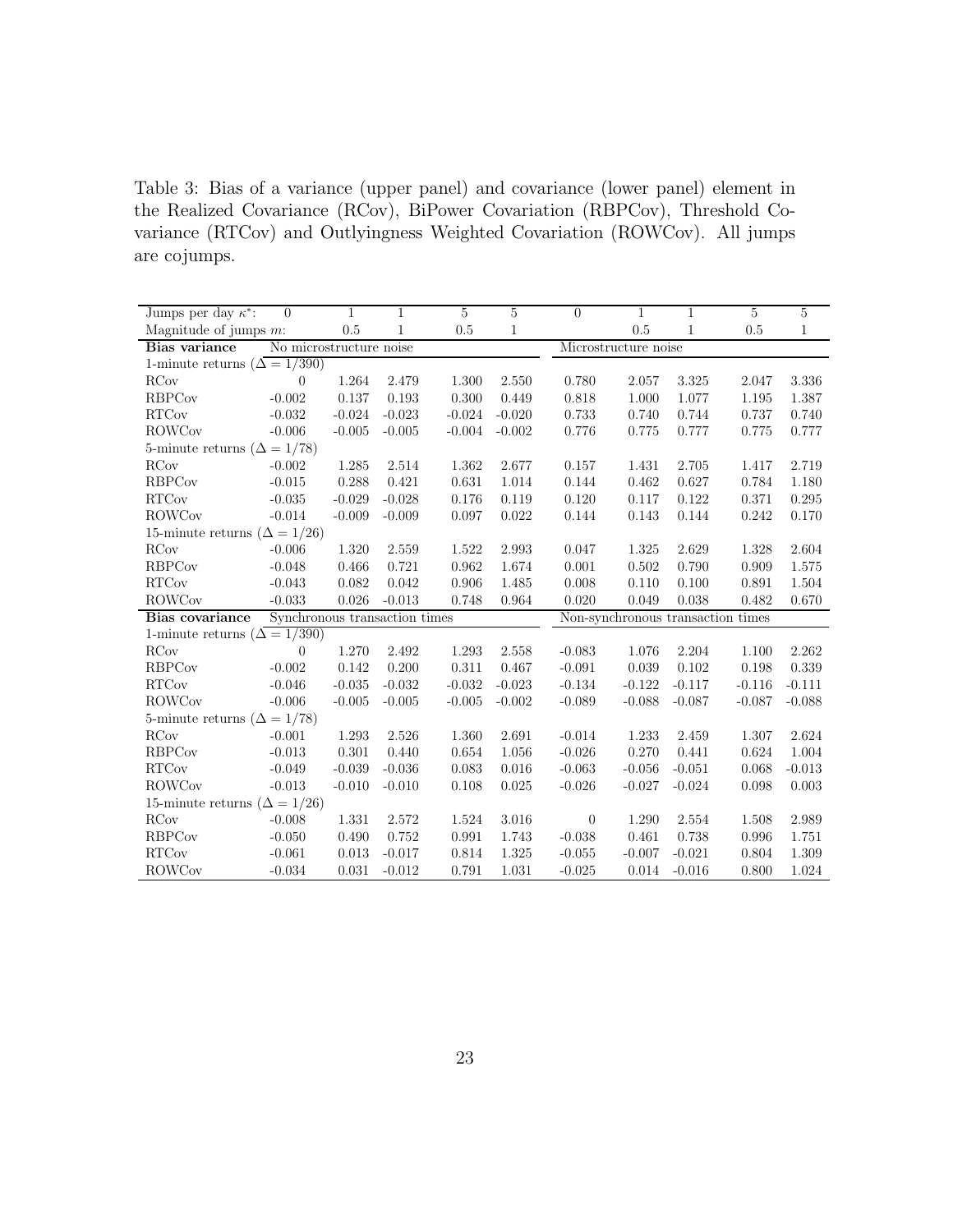plus the cumulated noise covariance. In the presence of jumps, the bias of the estimators is approximately equal to the sum of the bias of the estimator in the case of no microstructure noise, but jumps and the bias in the case of microstructure noise, and no jumps. One exception is the ROWCov computed using 15-minute returns in the case of 5 jumps a day. It seems that in this case the additional variability of the microstructure noise increases the power to detect the returns affected by relatively big jumps and hence reduces the bias of the estimator.

In the second panel of columns 6-10, we focus on the effect of synchronous versus non-synchronous transaction times on the bias in the covariance estimates. Nonsynchronous transaction times are generated by using independent Poisson sampling schemes such that the inter-transaction times are exponentially distributed with on average one transaction every 5 seconds. We align the price series to a regular grid, using the previous tick approach.

Non-synchronous observations are known to lead to a downward bias in covariance and correlation estimates based on high frequency data. This bias is known as the Epps effect (Epps 1979). We see in Table 3 that at the 1-minute frequency, non-synchronicity leads to a large bias in the estimates, but has only a small effect when the covariances are computed using 5 or 15-minute returns. The bias is similar for the RCov, RBPCov and ROWCov, and slightly higher for the RTCov. Because the cojumps are no longer always realized at the same time across assets, non-synchronicity reduces the bias due to jumps in the RCov and RBPCov. It has little impact on the jump robustness of the RTCov and ROWCov.

The bottom line of this additional simulation study is that in the presence of a modest sized microstructure noise, the ROWCov computed using 5-minute returns is preferable over the ROWCov using 1 or 15-minute returns. It strikes the best balance between accuracy under the diffusion model (Table 2) and a small finite sample bias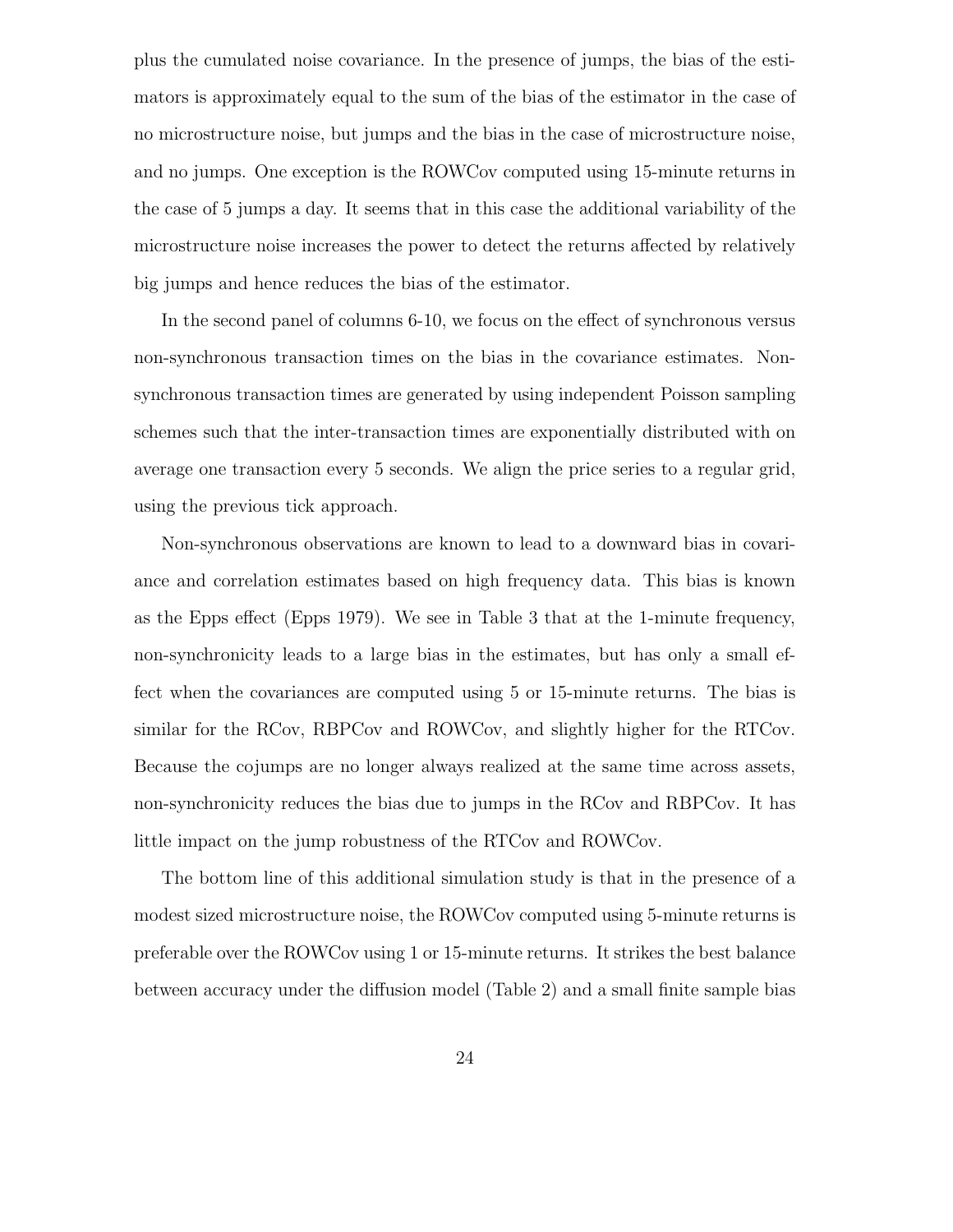Table 4: Empirical normal-based coverage probabilities for the variance, log variance, covariance, beta, correlation and Fisher transformed correlation statistics computed from the ROWCov using 15, 5 and 1-minute returns, over 5000 simulations.

| Asymptotic coverage probability |           | $95\%$    |           | $99\%$ |           |           |  |
|---------------------------------|-----------|-----------|-----------|--------|-----------|-----------|--|
|                                 | $15$ -min | $5 - min$ | $1 - min$ | 15-min | $5 - min$ | $1 - min$ |  |
| variance                        | 0.878     | 0.918     | 0.944     | 0.927  | 0.963     | 0.983     |  |
| log-variance                    | 0.920     | 0.934     | 0.946     | 0.972  | 0.983     | 0.987     |  |
| covariance                      | 0.880     | 0.922     | 0.944     | 0.931  | 0.967     | 0.983     |  |
| beta                            | 0.915     | 0.937     | 0.937     | 0.970  | 0.985     | 0.986     |  |
| correlation                     | 0.900     | 0.937     | 0.951     | 0.945  | 0.975     | 0.988     |  |
| Fisher transformed correlation  | 0.928     | 0.950     | 0.954     | 0.978  | 0.987     | 0.992     |  |

in presence of jumps, microstructure noise and non-synchronous trading (Table 3).

#### 5.5 Normality

The aim of this subsection is to assess the accuracy of the normal approximation for the distribution of the variance, log-variance, covariance, beta, correlation and Fisher transformed correlation estimates based on the ROWCov computed on 1, 5 and 15-minute returns. We simulate from the process described in Subsection 5.1. As before, we take a local window of one day. It is then natural to estimate the asymptotic covariance matrix in (4.2) by  $(ROWCov_{\Delta}^{1/2} \otimes ROWCov_{\Delta}^{1/2})\Theta(ROWCov_{\Delta}^{1/2} \otimes$ ROWCov<sup>1/2</sup>)'. An explicit expression for the matrix  $\Theta$  is given in the webappendix. The log transformation of the variance estimate and the Fisher transformation of the correlation estimate are considered because Barndorff-Nielsen and Shephard (2004a) showed that, for the RCov, they clearly improve the accuracy of the asymptotic approximation.

Table 4 reports the normal-based empirical coverage probability of the variance, log-variance, covariance, beta, correlation and Fisher correlation estimates using the ROWCov with 99.9% threshold and computed on equispaced 15, 5 and 1-minute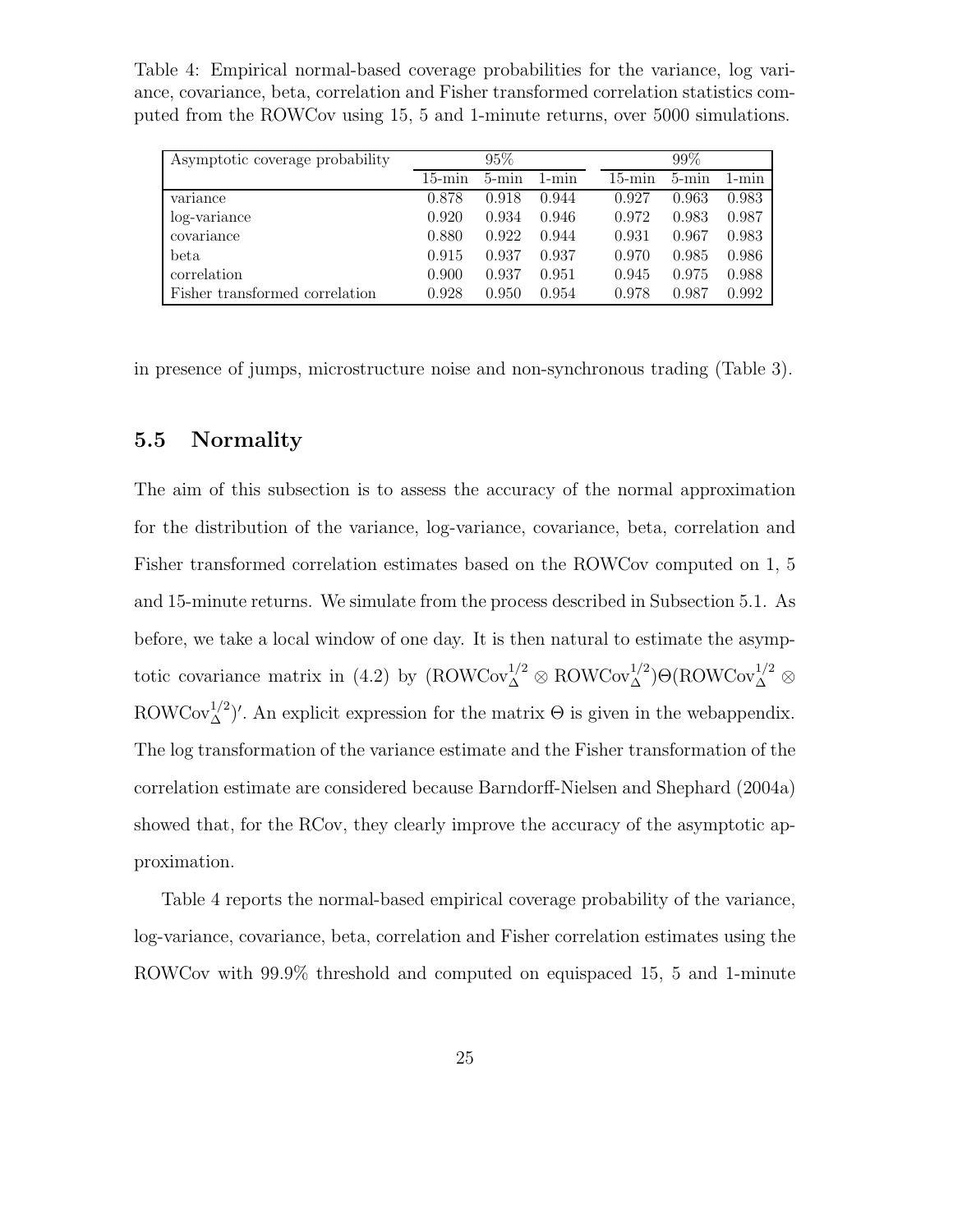returns over 5000 simulated days.<sup>9</sup> The asymptotic coverage probability is  $95\%$  and 99%. Note that for the ROWCov computed using 1-minute returns, the empirical coverage probability is close to the asymptotic one. For all statistics, the coverage is rather poor for the ROWCov using 15-minute returns. The deterioration of the normality approximation when decreasing the sampling frequency used to compute the ROWCov is not surprising. Similar findings for the RCov have been documented in Barndorff-Nielsen and Shephard  $(2004a, 2005)$ , Dovonon et al.  $(2011)$ , Gonçalves and Meddahi (2009), Huang and Tauchen (2006), Veraart (2010) and Zhang et al. (2011), among others. The empirical coverages for the log-variance, beta and Fisher transformed correlation computed on the 5-minute returns are very close to their asymptotic values. The log transformation of the variance estimate and the Fisher transformation of the correlation estimate improve thus also for the ROWCov the accuracy of the asymptotic approximation.

The accuracy of the normal approximation can be directly evaluated through the QQ-plots of the t-scores associated to the statistics. To save space, the normal QQ-plots of all statistics are reported in the webappendix and we limit us in Figure 4 to the analysis of the Fisher transformed correlation for the first one thousand simulations. The upper part plots the series of estimation errors, together with the estimated 2.5% and 97.5% critical values based on the normal approximation. As we move from the left hand side across the page, we increase the sampling frequency and we can see the decrease in the spread of these errors. The lower panel of Figure 4 reports the normal QQ-plots for the t-score of the Fisher transformed correlation. The normality approximation is rather poor for the ROWCov using 15 minute returns, but it improves considerably when sampling at higher frequencies.

We may thus conclude from this simulation study that normality is a good ap-

<sup>9</sup>Explicit expressions for the estimators of these statistics and of their asymptotic standard errors are given in the webappendix.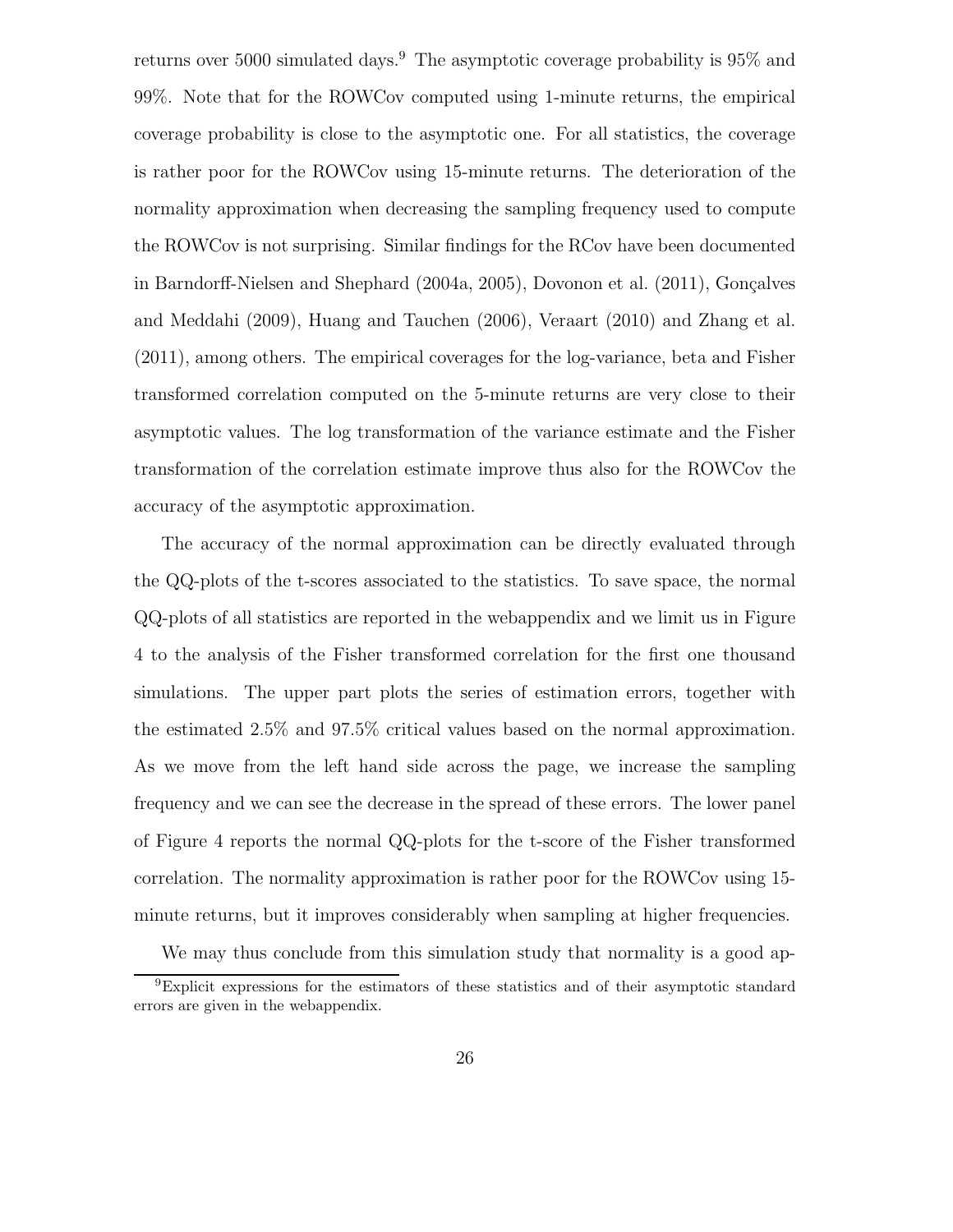Figure 4: Difference between estimated and true Fisher transformed correlation (upper panel, with estimated asymptotic 2.5% and 97.5% critical values as solid lines) and normal QQ-plots of standardized estimation error (lower panel) for the ROWCov estimator using 15, 5 and 1-minute returns over 1000 simulated days.



proximation for the distribution of the ROWCov computed on 1 and 5-minute returns.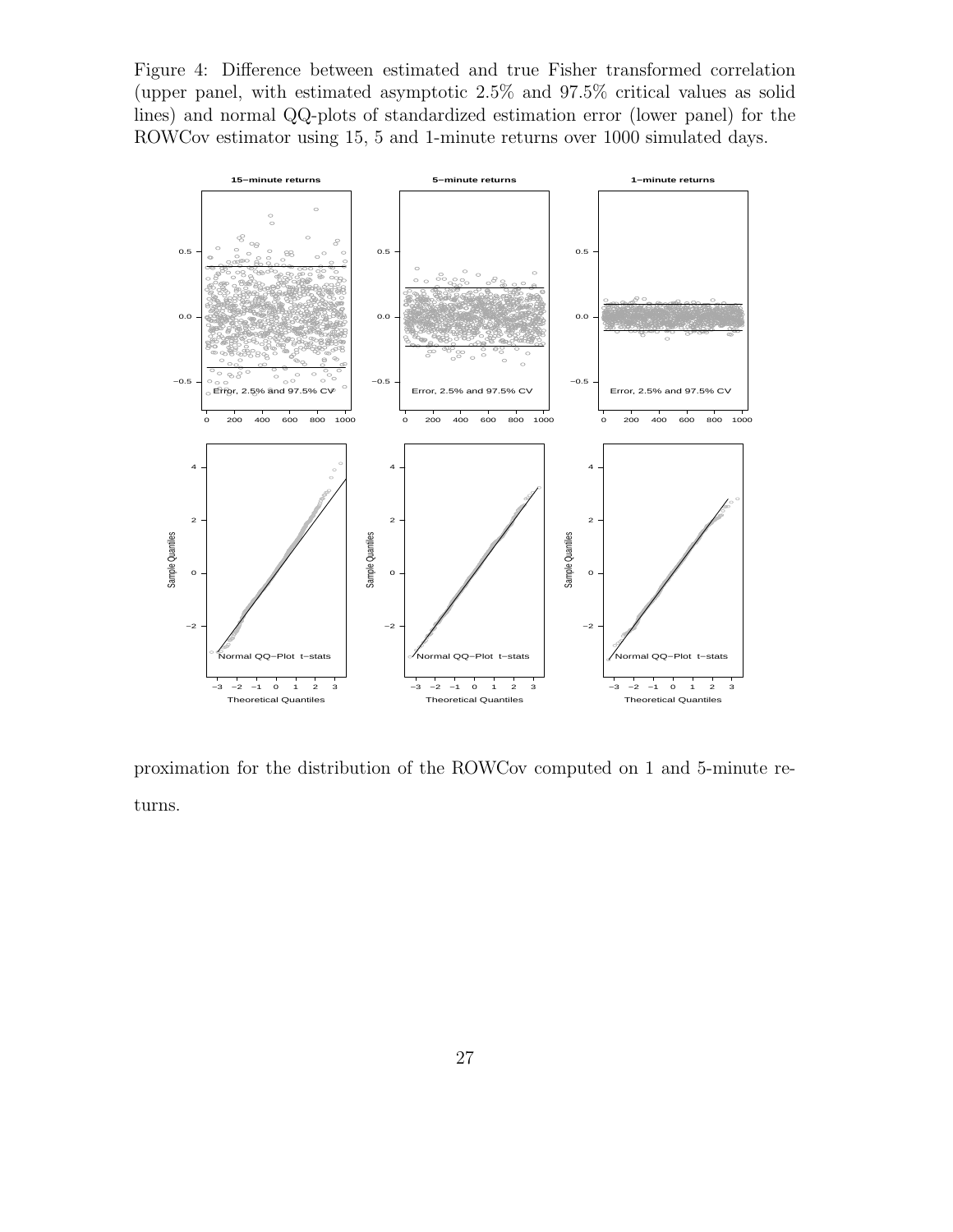## 6 Empirical application

#### 6.1 Data

The data consists of the intraday transaction prices from the Trade and Quotes database (TAQ) of the New York Stock Exchange for the 30 Dow Jones Industrial Average constituents in January 2008. The sample ranges from January 2, 2008 to May 29, 2009. We excluded the AIG and GM stocks because for over 25% of the days, there are more than  $30\%$  of zero returns.<sup>10</sup> The ROWCov is computed with the hard rejection weight function and threshold set to the 99.9% quantile of the chi-square distribution with  $N$  degrees of freedom. Accurate estimation of the outlyingness of the returns requires to account for the intraday pattern in volatility. We follow Boudt et al. (2011) by computing the outlyingness statistic on the returns divided by their jump robust weighted standard deviation periodicity estimate.

#### 6.2 An illustrative look at AXP and JPM

In the midst of the credit crisis, the House of Representatives rejected on September 29 2008 USD 700 billion rescue of the financial industry. That day, many stock prices cojumped causing a bias in the realized correlation estimate. Figures 5 and 6 illustrate this for the stock prices of American Express (AXP) and JPMorgan Chase & Co (JPM). Figure 5 plots the correlation estimates based on the RCov and the ROWCov for the period August 4 - October 30, 2008, together with the 95% confidence bands. The confidence bands are based on the normal approximation of the Fisher-transformed correlation coefficients. The ROWCov and RCov correlation

<sup>&</sup>lt;sup>10</sup>The tickers of the stocks in the sample are: AA, AXP, BA, C, CAT, DD, DIS, GE, HD, HON, HPQ, IBM, INTC, JNJ, JPM, KO, MCD, MMM, MO, MRK, MSFT, PFE, PG, T, UTX, VZ, WMT, XOM. We deleted half trading days. Over these 2.5 years there are 352 trading days. Prior to the analysis, we apply the filters presented in Barndorff-Nielsen et al. (2009) to remove the obvious outliers from the data.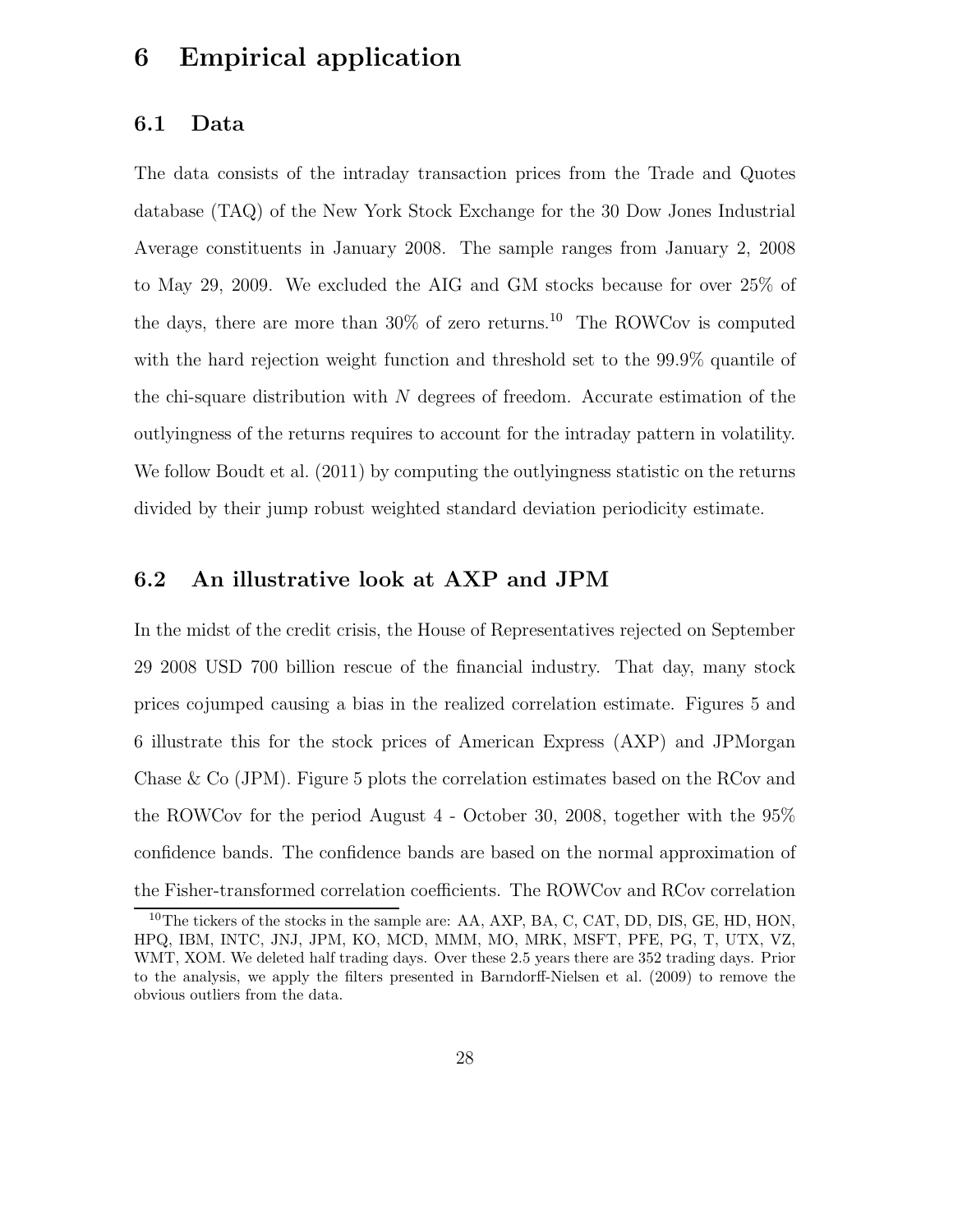between AXP and JPM are both equal to 36% on September 26. But on September 29, the RCov correlation jumps to 55%, while it remains at 34% for the ROWCov. From the intraday price series of the stocks in Figure 6, it is clear that this difference can be directly attributed to rumors about the outcome of the vote, causing a cojump of the two price series in the 13:40-13:45 EST time interval.

#### 6.3 Positive semidefiniteness RBPCov

A major advantage of the ROWCov and RTCov with respect to the RBPCov is that by construction they are positive semidefinite. The RBPCov computed on 5-minute return data is usually positive semidefinite in small dimensions, but for moderate and high dimensions, it is not. We illustrate this in Figure 7. For each day, we compute the smallest eigenvalue of the RBPCov of 500 randomly chosen combinations of N DJIA constituents, with  $N = 2, \ldots, 28$ . We report the proportion of RBPCov estimates with negative smallest eigenvalue. This proportion is 0 for  $N = 2$  but increases fast with the dimension N of the series. For  $N = 10, 15$  and 20, this proportion is approximately 6%, 50% and 95%, respectively. Another advantage of the ROWCov is that, unlike for the RBPCov, the ROWCov based correlations are always between -1 and 1. Interestingly, there is one day in our sample where the correlation estimate based on the RBPCov is larger than one in absolute value: on March 25, 2008 the RBPCor between the Disney and Home Depot stock equals 1.161.

#### 6.4 Application to BEKK models

We conclude this application by analyzing the effect of adding the lagged RCov, RBPCov or ROWCov as an explanatory variable to the scalar BEKK model of Engle and Kroner (1995) for the conditional covariance matrix  $H_t$  of the close-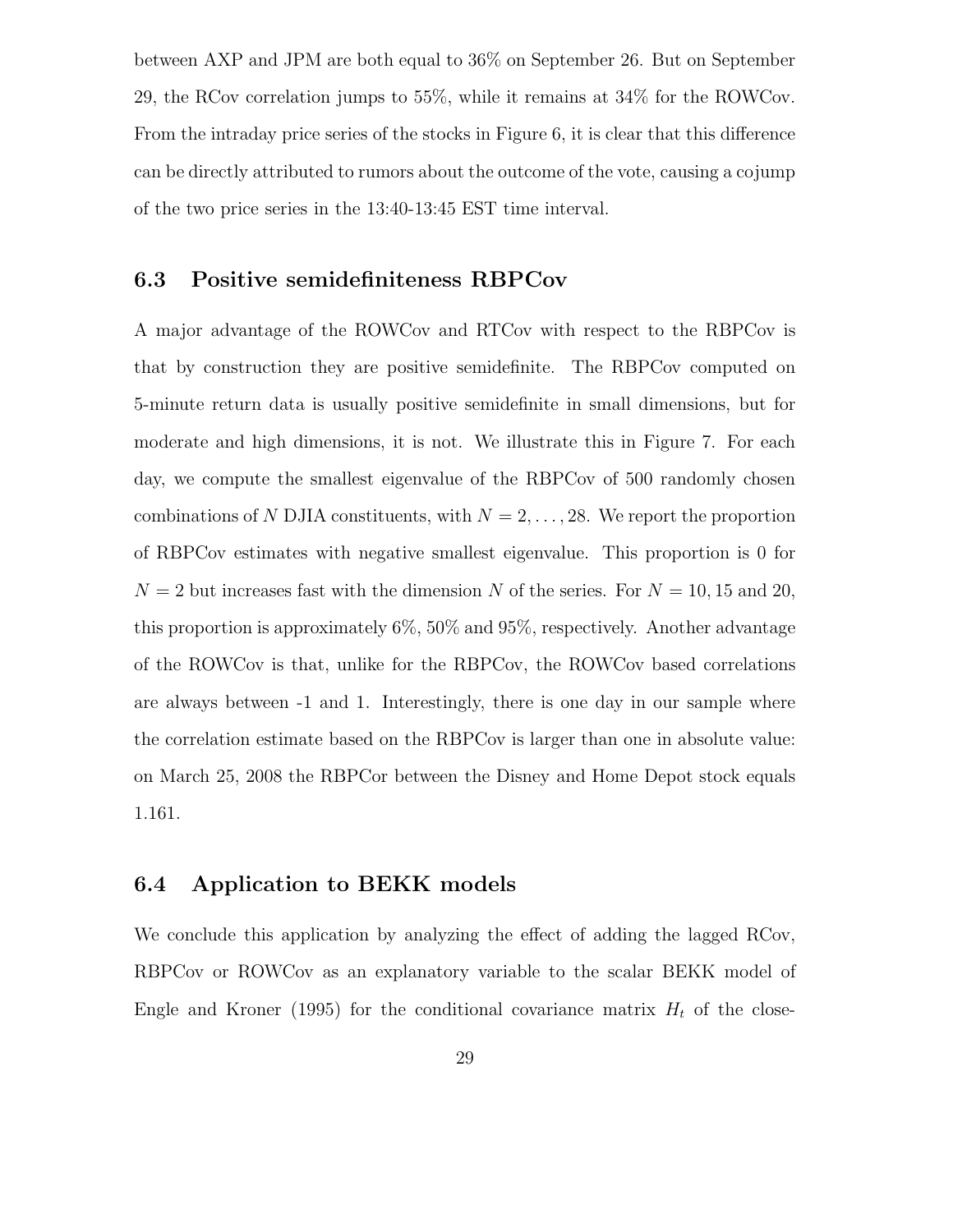Figure 5: Daily AXP and JPM correlation estimates implied by the RCov and ROWCov computed on 5-minute returns for the period August 4 - October 30, 2008, together with the 95% confidence bands. The vertical dashed line corresponds to September 29 2008.



Figure 6: Intraday plot of 5-minute AXP and JPM stock price series on September 29 2008.

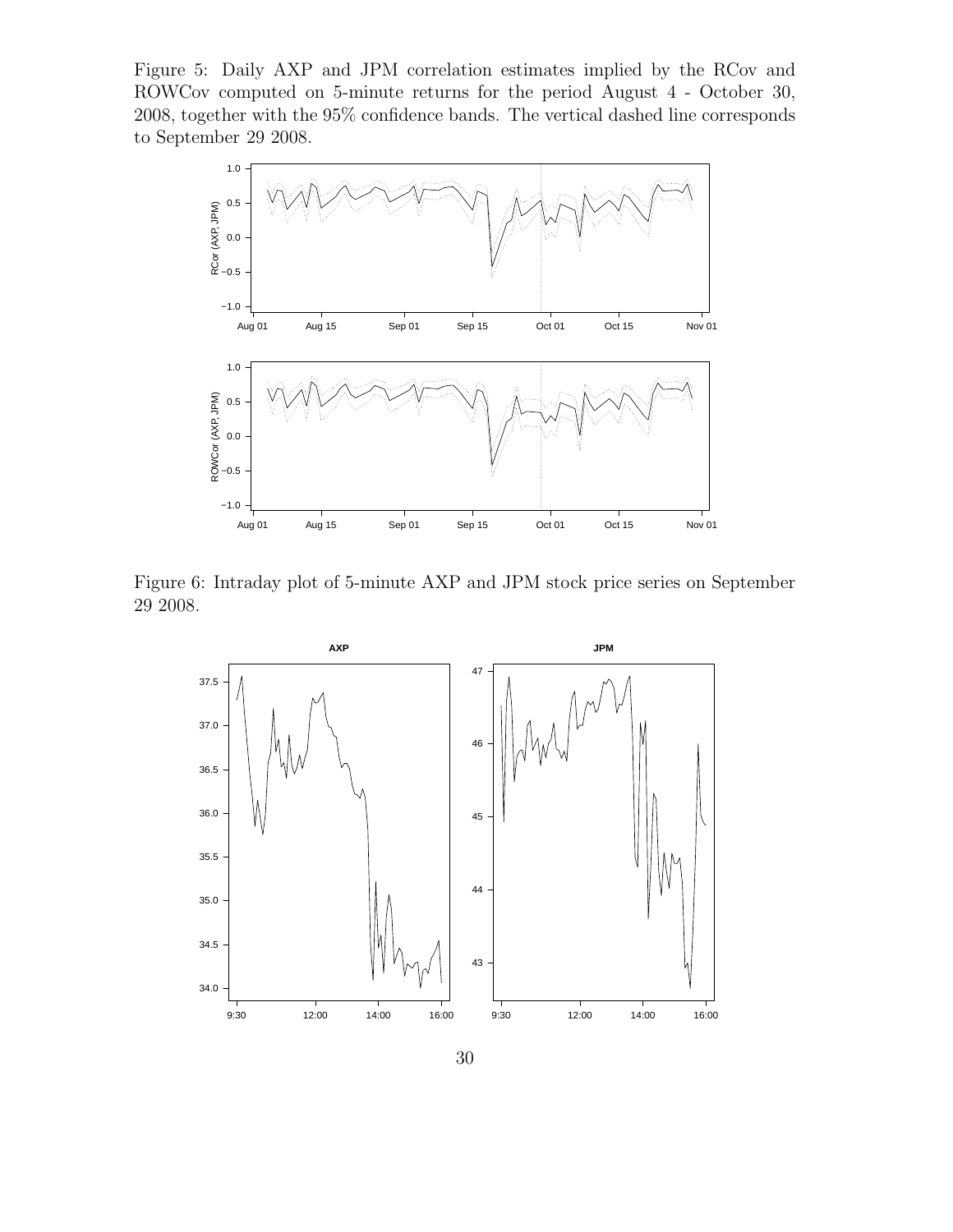Figure 7: Proportion of daily RBPCov estimates with negative smallest eigenvalue as a function of the dimension  $N$  of the series. The RBPCov estimates are computed on 500 arbitrarily chosen combinations of N DJIA constituents for each day in the sample.



to-close return  $r_t$  on the selected 28 DJIA constituents on day t. Let H be the sample covariance matrix of  $r_t$  and  $\eta_t$  the overnight return between the closing of the markets on day  $t-1$  and the opening on day t. Denote by  $K_{t-1}^1$ ,  $K_{t-1}^2$  and  $K_{t-1}^3$ , the RCov, RBPCov and ROWCov ex post covariance estimator for day  $t-1$ , respectively. Similarly as in Barndorff-Nielsen et al. (2010) and Fleming et al. (2003), we consider the following scalar BEKK model with targeting:

$$
H_t = (1 - \alpha - \beta - \sum_j \gamma_j)H + \beta H_{t-1} + \alpha r_{t-1} r'_{t-1} + \sum_j \gamma_j (K^j_{t-1} + \eta_{t-1} \eta'_{t-1}), \tag{6.1}
$$

where  $\alpha, \beta, \gamma_j \ge 0$  and,  $\alpha + \beta + \sum_j \gamma_j \le 1$ . Inference is done with the standard Gaussian quasi-likelihood  $-\frac{1}{2}$  $\frac{1}{2} \sum_{t=101}^{T} (\log |H_t| + r'_t H_t^{-1} r_t),$  with a burn-in period of 100 days and  $T = 352$ . The resulting estimates are reported in Table 5. Asymptotic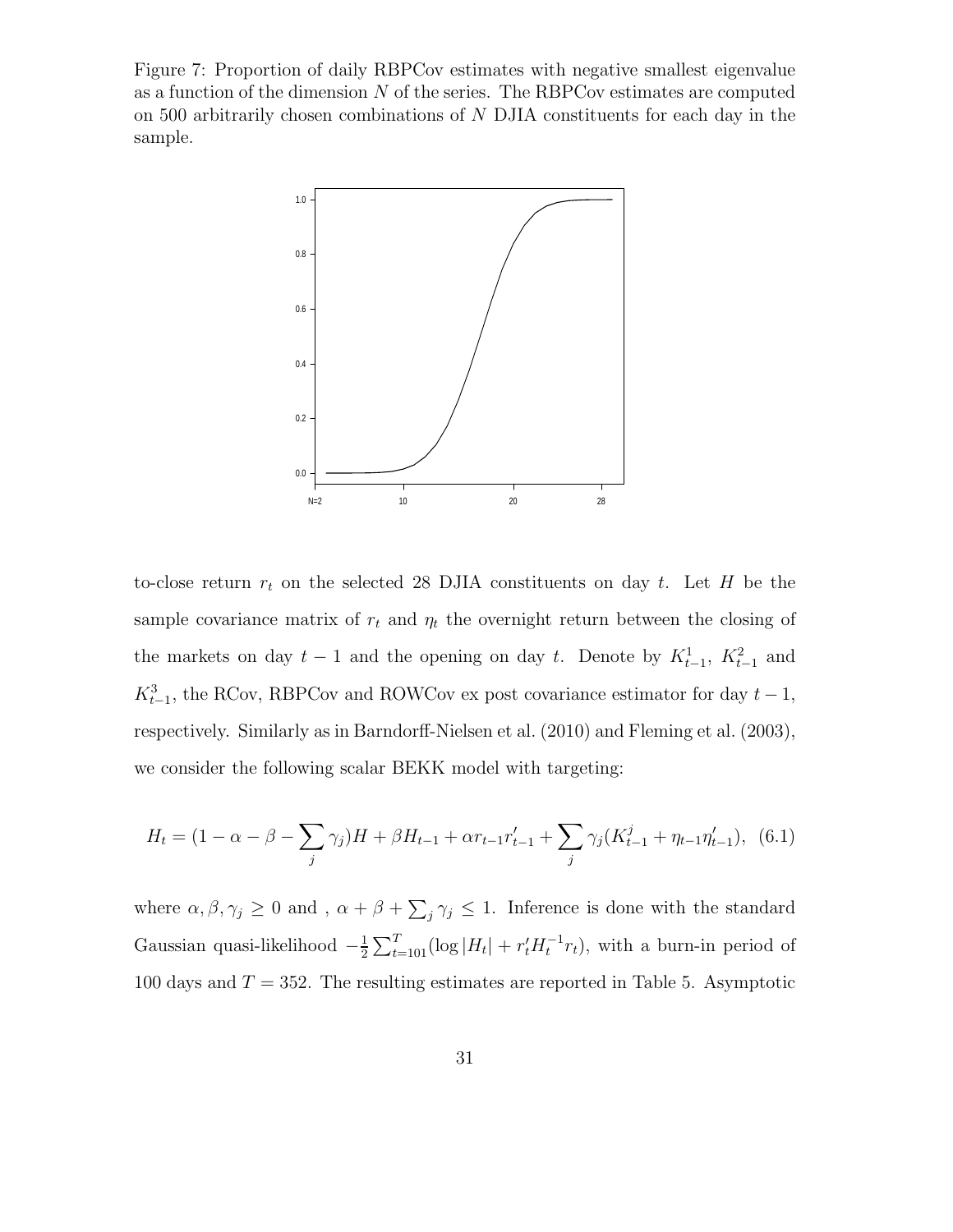Table 5: Scalar BEKK models for the conditional covariance matrix of close-to-close returns on 28 DJIA constituents over the period January 2, 2008 to May 29, 2009.

|                          | M1         | M2         | M3         | M4         | M5         | M6         | M7         | M8         | M9         | M10        |
|--------------------------|------------|------------|------------|------------|------------|------------|------------|------------|------------|------------|
| $H_{t-1}$                | 0.701      | 0.539      | 0.716      | 0.667      | 0.575      | 0.727      | 0.669      | 0.608      | 0.594      | 0.603      |
|                          | $(2.9e-4)$ | $(3.0e-4)$ | $(1.5e-4)$ | $(2.2e-4)$ | $(3.4e-4)$ | $(1.7e-4)$ | $(2.3e-4)$ | $(3.5e-4)$ | $(3.0e-4)$ | $(3.1e-4)$ |
| $r_{t-1}r_{t-1}'$        | 0.014      |            |            |            | 0.021      | 0.017      | 0.011      | 0.021      | 0.013      | 0.013      |
|                          | $(1.2e-5)$ |            |            |            | $(3.2e-5)$ | $(2.2e-5)$ | $(1.4e-5)$ | $(2.9e-5)$ | $(1.7e-5)$ | $(1.8e-5)$ |
| $\mathrm{RCov}_{t-1}$    |            | 0.195      |            |            | 0.173      |            |            | 0.121      | 0.084      | 0.069      |
| $+\eta_{t-1}\eta'_{t-1}$ |            | $(1.8e-4)$ |            |            | $(1.6e-4)$ |            |            | $(1.9e-4)$ | $(9.5e-5)$ | $(1.0e-4)$ |
| $RBPCov_{t-1}$           |            |            | 0.120      |            |            | 0.133      |            | 0.045      |            | 0.015      |
| $+\eta_{t-1}\eta'_{t-1}$ |            |            | $(9.7e-5)$ |            |            | $(8.4e-5)$ |            | $(1.1e-4)$ |            | $(4.7e-5)$ |
| $\text{ROWCov}_{t-1}$    |            |            |            | 0.168      |            |            | 0.161      |            | 0.133      | 0.128      |
| $+\eta_{t-1}\eta_{t-1}'$ |            |            |            | $(1.0e-4)$ |            |            | $(9.6e-5)$ |            | $(1.1e-4)$ | $(1.1e-4)$ |
| $\log L$                 | $-8626$    | $-8362$    | $-8379$    | $-8358$    | $-8352$    | $-8366$    | $-8349$    | $-8350$    | $-8319$    | $-8319$    |

standard errors are in parenthesis.

Model M1 is the standard BEKK model using only daily returns. Model M10 is the full model, including all variables. Comparing model M1 with all other models, we see that adding the realized covariation estimators increases the log-likelihood from -8626 to at least -8379. Models that contain both the lagged returns and a realized covariance estimator have a significantly higher likelihood than models with either the realized covariance estimate or the outer product of lagged returns. A relatively smaller (but significant) increase in the log-likelihood is achieved by using the realized covariance estimate and the outer product of lagged daily returns. The inclusion of the RBPCov in model M9, that has the outer product of lagged daily returns, the RCov and the ROWCov, does not yield a statistically significant increase in the log-likelihood (the likelihood ratio statistic has a p-value of 38%). Note that the usage of the ROWCov (rather than the RBPCov) in scalar BEKK models has also the advantage that the resulting conditional covariance estimate is affine equivariant and guaranteed to be positive semidefinite.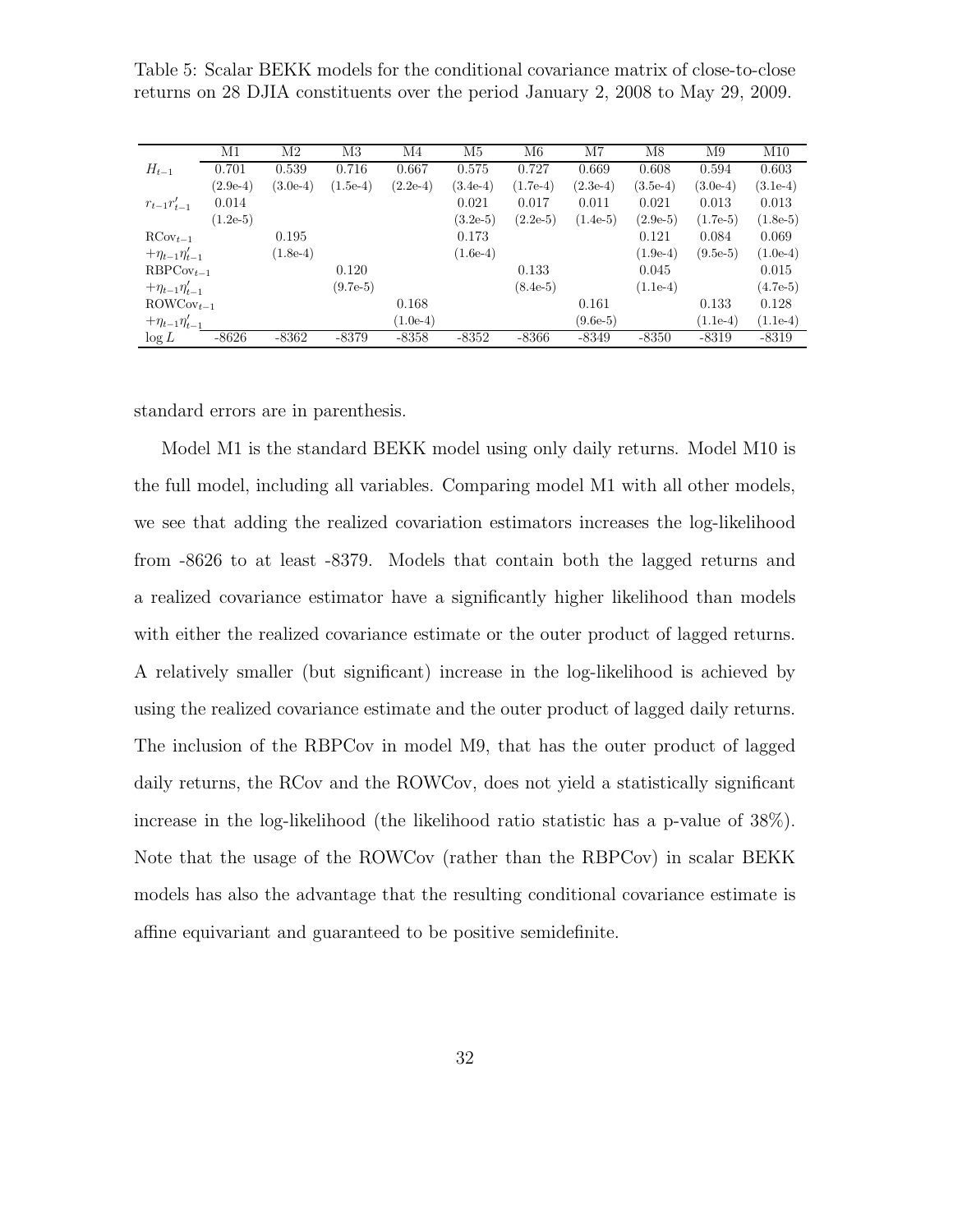## 7 Conclusion

We study the problem of disentangling the continuous and jump components in the realized covariation of multivariate log-price processes. We show that the inclusion in the realized covariation of a weight function that gives a zero weight to local outliers leads to an estimator that is consistent for the integrated covariance matrix of a Brownian semimartingale with finite activity jump process. This Realized Outlyingness Weighted Covariation (ROWCov) estimator has the advantage that, unlike the realized bipower covariation, it is little affected by jumps affecting two contiguous returns and it yields positive semidefinite matrices. An extensive simulation study confirms the high efficiency of the ROWCov under the Brownian semimartingale model and its robustness to price jumps. The usefulness of the ROWCov is illustrated in an application to daily covariance estimation using 5-minute stock return series. The ROWCov estimator is implemented in the G@RCH and RTAQ software packages of Laurent (2009) and Cornelissen and Boudt (2010).

In the empirical application we avoided market microstructure problems such as bid-ask bounce and non-synchronous trading by using returns of liquid assets sampled at 5 minutes. A noise-robust estimator for the realized covariance estimator has been recently proposed in Aït-Sahalia and Jacod (2010), Christensen et al. (2010) and Zhang et al. (2011). It is clearly an interesting topic of further research to extend these analysis to the ROWCov and to modify the ROWCov estimator such that it is also robust to microstructure noise, non-synchronous trading and infinite activity jumps. Another interesting direction for future research is to create a data-driven method for optimally selecting the length of the local window, as in e.g. Fan and Gijbels (1995) and Mercurio and Spokoiny (2004). Finally, we believe that the decomposition of the realized covariance in its continuous and jump components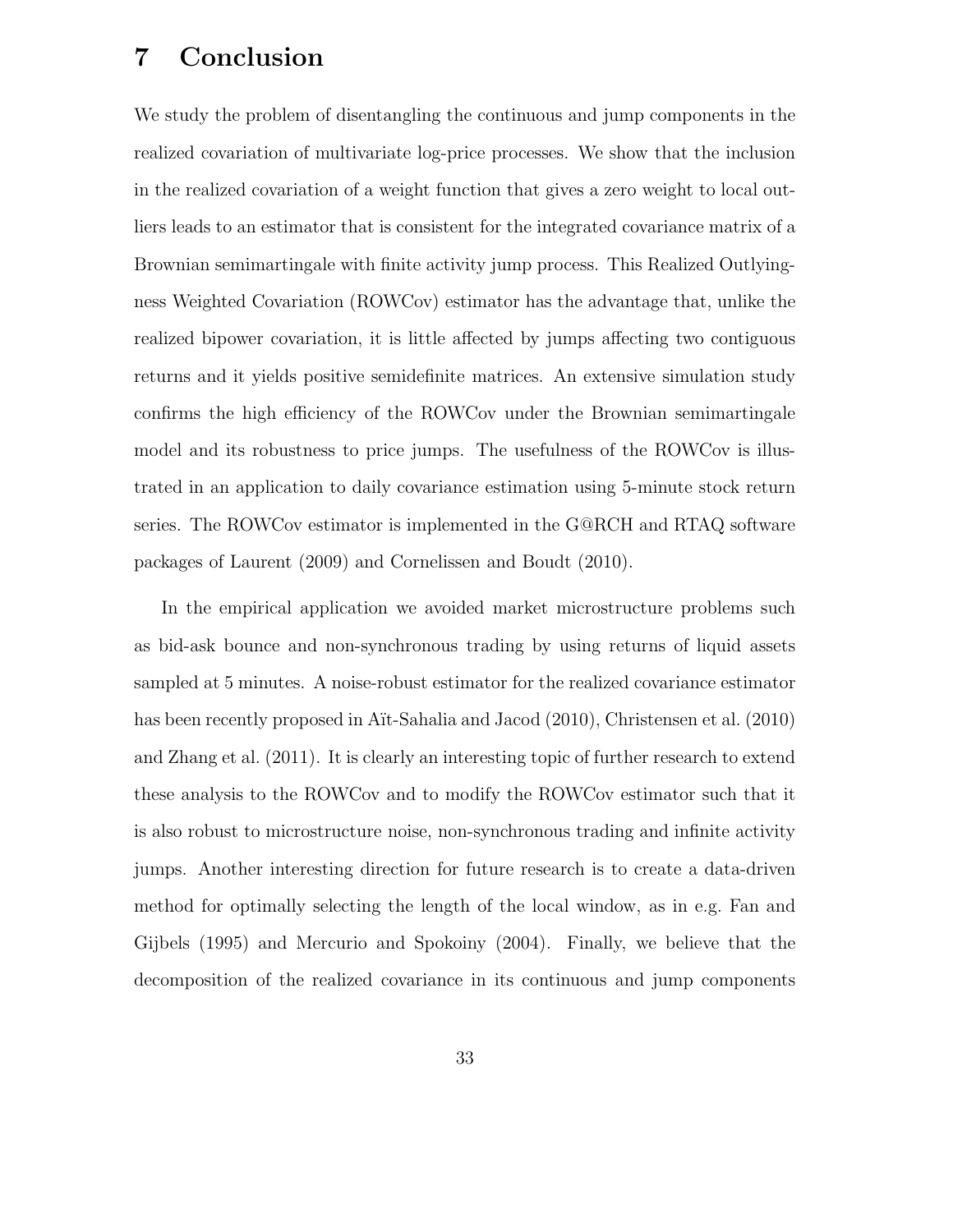using the ROWCov can be successfully applied to a variety of applications such as the measurement and prediction of portfolio volatility and testing for jumps and cojumps.

## References

- Aït-Sahalia, Y. (2002). Telling from discrete data whether the underlying continoustime model is a diffusion. *Journal of Finance 53*, 2075–2112.
- A¨ıt-Sahalia, Y. and J. Jacod (2004). Disentangling diffusion from jumps. *Journal of Financial Economics 74*, 487–528.
- Aït-Sahalia, Y. and J. Jacod (2009). Testing for jumps in a discretely observed process. *Annals of Statistics 37*, 184–222.
- Aït-Sahalia, Y. and J. Jacod (2010). High frequency covariance estimates with noisy and asynchronous financial data. *Journal of the American Statistical Association*, forthcoming.
- Andersen, T. G., T. Bollerslev, and F. Diebold (2007a). Roughing it up: including jump components in the measurement, modelling and forecasting of return volatility. *Review of Economics and Statistics 89*, 701–720.
- Andersen, T. G., T. Bollerslev, F. Diebold, and P. Labys (2001). The distribution of realized exchange rate volatility. *Journal of the American Statistical Association 96*, 42–55.
- Andersen, T. G., T. Bollerslev, F. Diebold, and P. Labys (2003). Modeling and forecasting realized volatility. *Econometrica 71*, 579–625.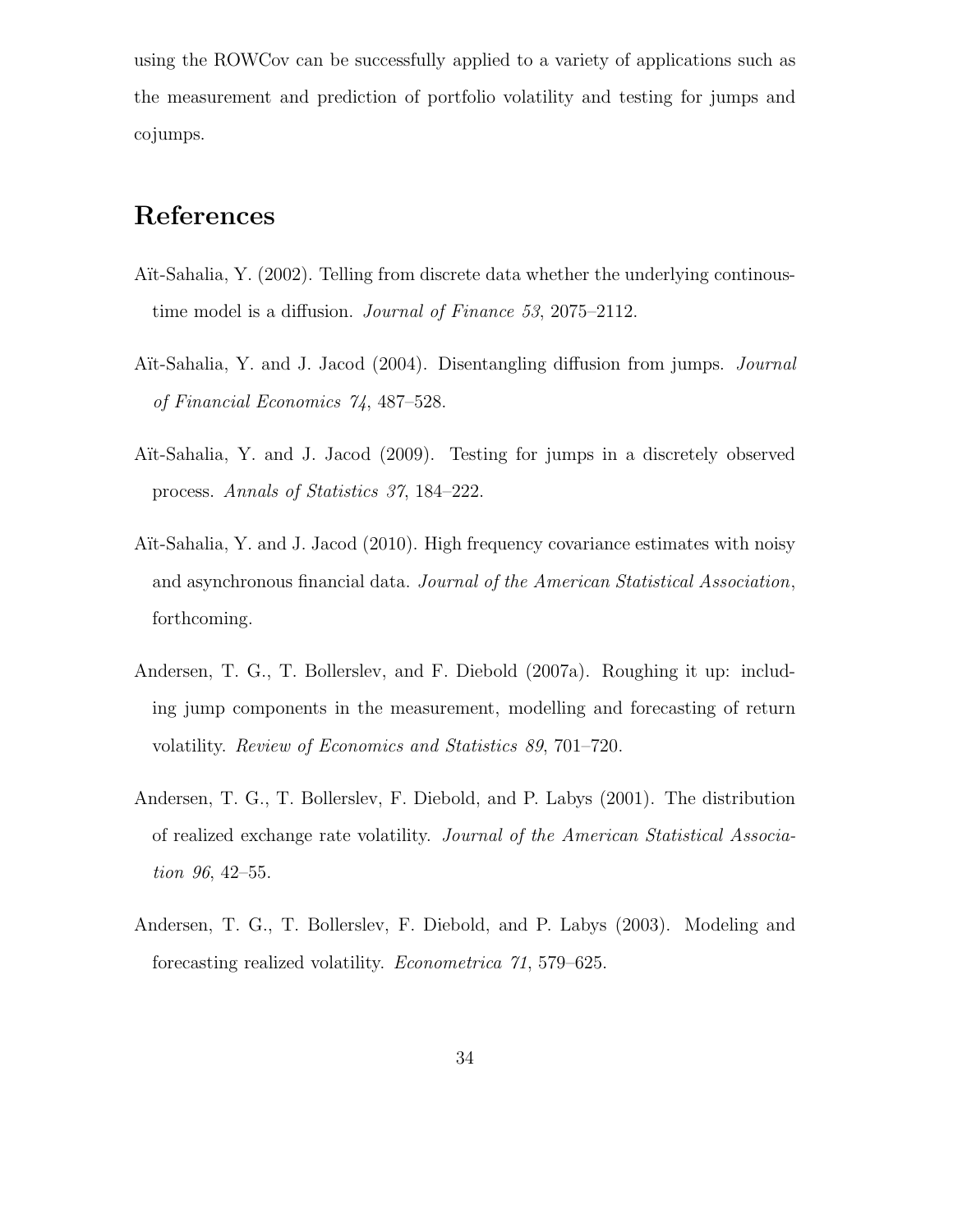- Andersen, T. G., D. Dobrev, and E. Schaumburg (2009). Jump-robust volatility estimation using nearest neighbor truncation. *NBER Working Paper No. 15533* .
- Asai, M., M. McAleer, and J. Yu (2006). Multivariate stochastic volatility: a review. *Econometric Reviews 25*, 145–175.
- Barndorff-Nielsen, O. E., P. R. Hansen, A. Lunde, and N. Shephard (2009). Realized kernels in practice: Trades and quotes. *Econometrics Journal 12*, C1–C32.
- Barndorff-Nielsen, O. E., P. R. Hansen, A. Lunde, and N. Shephard (2010). Multivariate realised kernels: consistent positive semi-definite estimators of the covariation of equity prices with noise and non-synchronous trading. *Journal of Econometrics*, forthcoming.
- Barndorff-Nielsen, O. E. and N. Shephard (2004a). Econometric analysis of realised covariation: high frequency covariance, regression and correlation in financial economics. *Econometrica 72*, 885–925.
- Barndorff-Nielsen, O. E. and N. Shephard (2004b). Measuring the impact of jumps in multivariate price processes using bipower covariation. *Discussion paper, Nuffield College, Oxford University*.
- Barndorff-Nielsen, O. E. and N. Shephard (2004c). Power and bipower variation with stochastic volatility and jumps. *Journal of Financial Econometrics 2*, 1–37.
- Barndorff-Nielsen, O. E. and N. Shephard (2005). How accurate is the asymptotic approximation to the distribution of realized variance? In D. Andrews and J. Stock (Eds.), *Identification and inference for econometric models. A Festschrift in honour of T.J. Rothenberg*, pp. 306–311. Cambridge University Press, Cambridge, UK.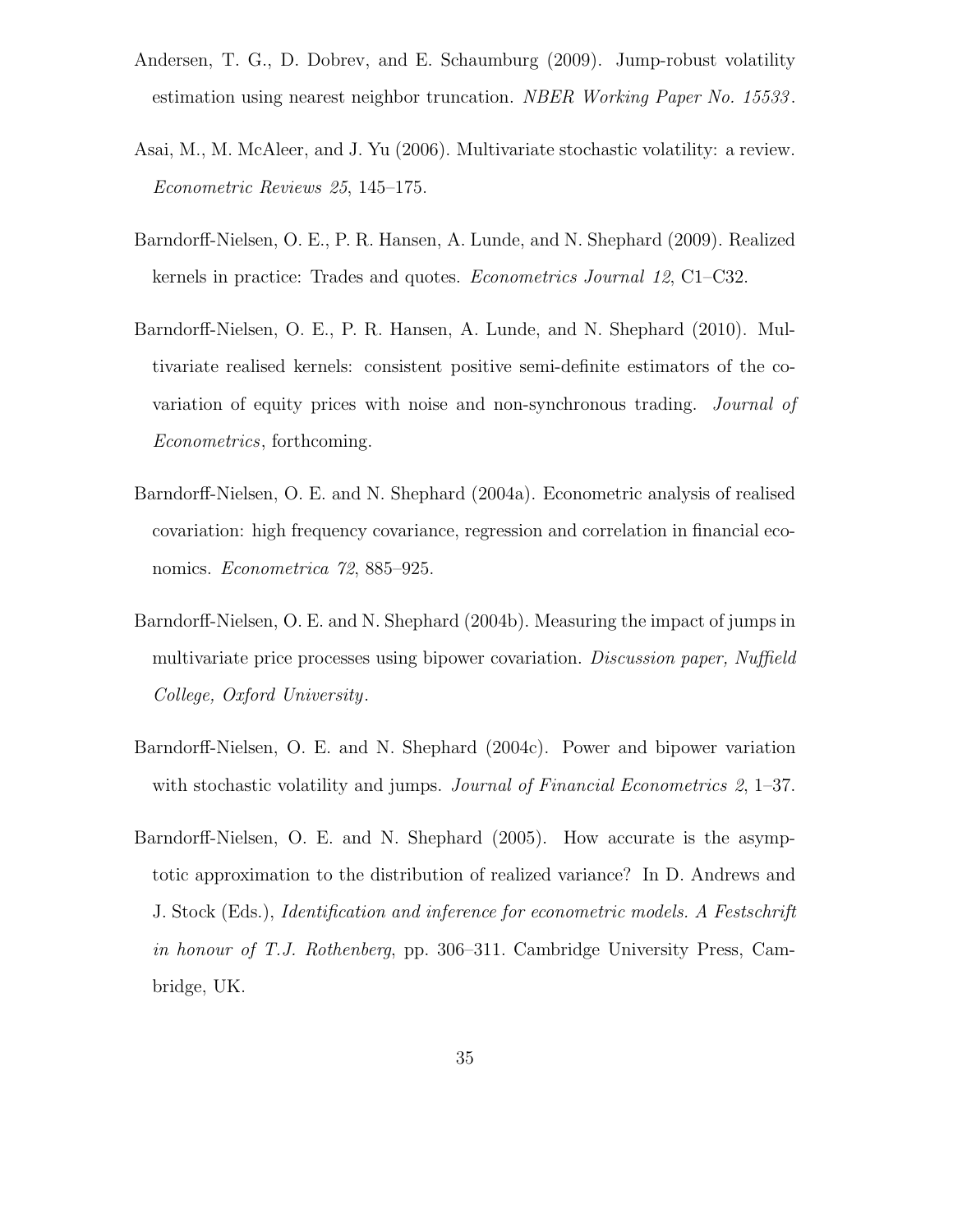- Barndorff-Nielsen, O. E., N. Shephard, and M. Winkel (2006). Limit theorems for multipower variation in the presence of jumps. *Stochastic Processes and their Applications 116*, 796–806.
- Bauwens, L., S. Laurent, and J. Rombouts (2006). Multivariate GARCH models: a survey. *Journal of Applied Econometrics 21*, 79–109.
- Bollerslev, T., T. H. Law, and G. Tauchen (2008). Risk, jumps, and diversification. *Journal of Econometrics 144*, 234–256.
- Boudt, K., C. Croux, and S. Laurent (2011). Robust estimation of intraweek periodicity in volatility and jump detection. *Journal of Empirical Finance 18*, 353–367.
- Butler, R., P. Davies, and M. Jhun (1993). Asymptotics for the minimum covariance determinant estimator. *Annals of Statistics 21*, 1385–1400.
- Cator, E. A. and H. Lopuhaä (2011). Central limit theorem and influence function for the MCD estimators at general multivariate distributions. *Bernouilli*, forthcoming.
- Christensen, K., R. Oomen, and M. Podolskij (2010). Pre-averaging estimators of the ex-post covariance matrix. *Journal of Econometrics 159*, 116–133.
- Cornelissen, J. and K. Boudt (2010). *RTAQ: Tools for the analysis of trades and quotes in R*. R package version 0.3.
- Corsi, F. (2009). A simple approximate long memory model of realized volatility. *Journal of Financial Econometrics 7*, 174–196.
- Corsi, F., D. Pirino, and R. Renó (2009). Threshold bipower variation and the impact of jumps on volatility forecasting. *Journal of Econometrics 159*, 276–288.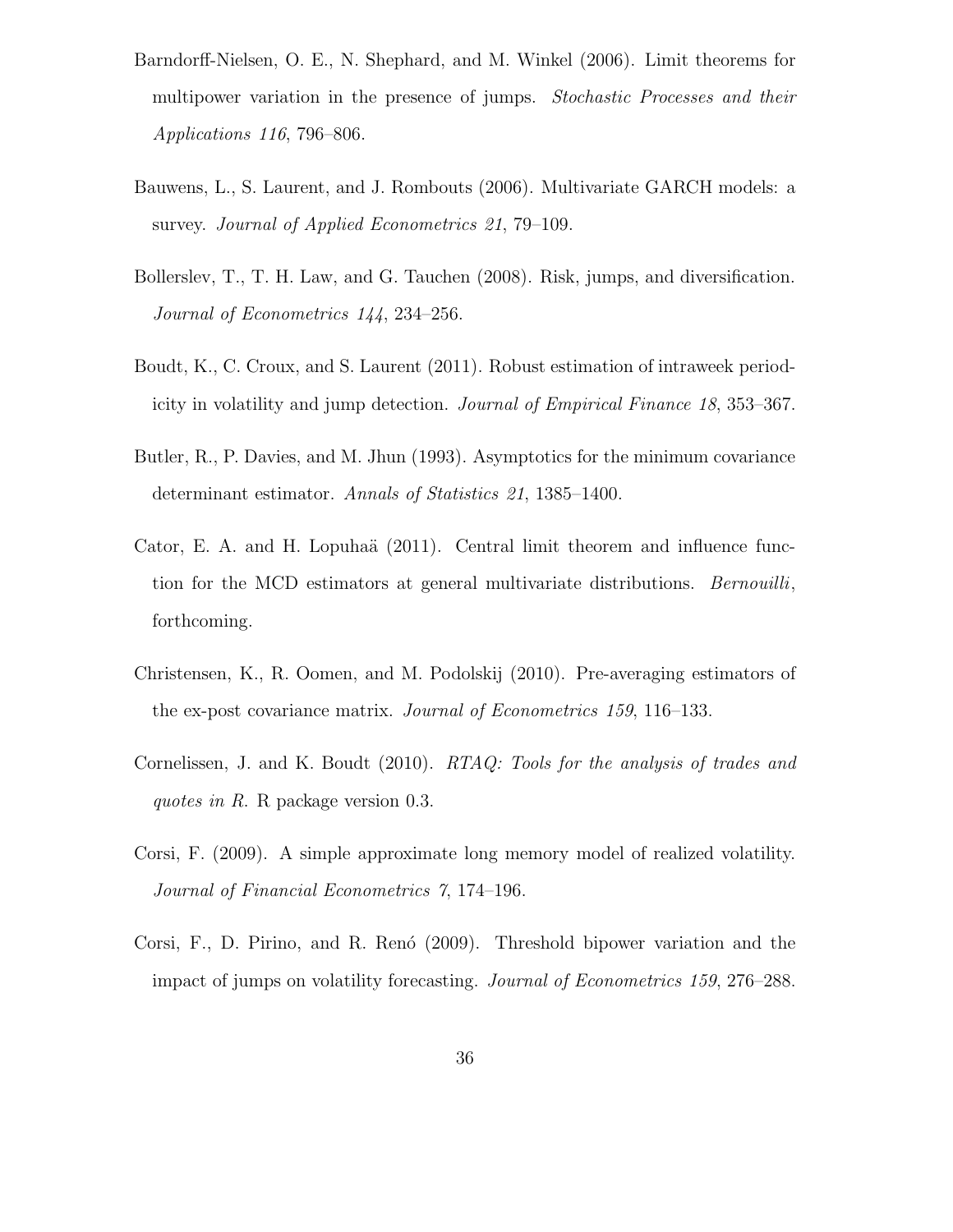- Croux, C. and G. Haesbroeck (1999). Influence function and efficiency of the minimum covariance determinant scatter matrix estimator. *Journal of Multivariate Analysis 71*, 161–190.
- Dovonon, P., S. Gonçalves, and N. Meddahi (2011). Bootstrapping realized mutivariate volatility measures. *Journal of Econometrics*, forthcoming.
- Engle, R. and F. Kroner (1995). Multivariate simultaneous generalized ARCH. *Econometric Theory 11*, 122–150.
- Epps, T. (1979). Comovements in stock prices in the very short run. *Journal of the American Statistical Association 74*, 281–298.
- Fan, J. and I. Gijbels (1995). Data-driven bandwith selection in local polynomical fitting: variable bandwith and spatial adaptation. *Journal of the Royal Statistical Society B 57*, 371–364.
- Fleming, J., C. Kirby, and B. Ostdieka (2003). The economic value of volatility timing using "realized" volatility. *Journal of Financial Economics 67*, 473–509.
- Gonçalves, S. and N. Meddahi (2009). Bootstrapping realized volatility. *Econometrica 77*, 283–306.
- Huang, X. and G. Tauchen (2006). The relative contribution of jumps to total price variance. *Journal of Financial Econometrics 3*, 456–499.
- Jacod, J. and V. Todorov (2009). Testing for common arrivals of jumps for discretely observed multidimensional processes. *Annals of Statistics 37*, 1792–1838.
- Laurent, S. (2009). *G@RCH 6, Estimating and Forecasting ARCH Models*. Timberlake Consultants.